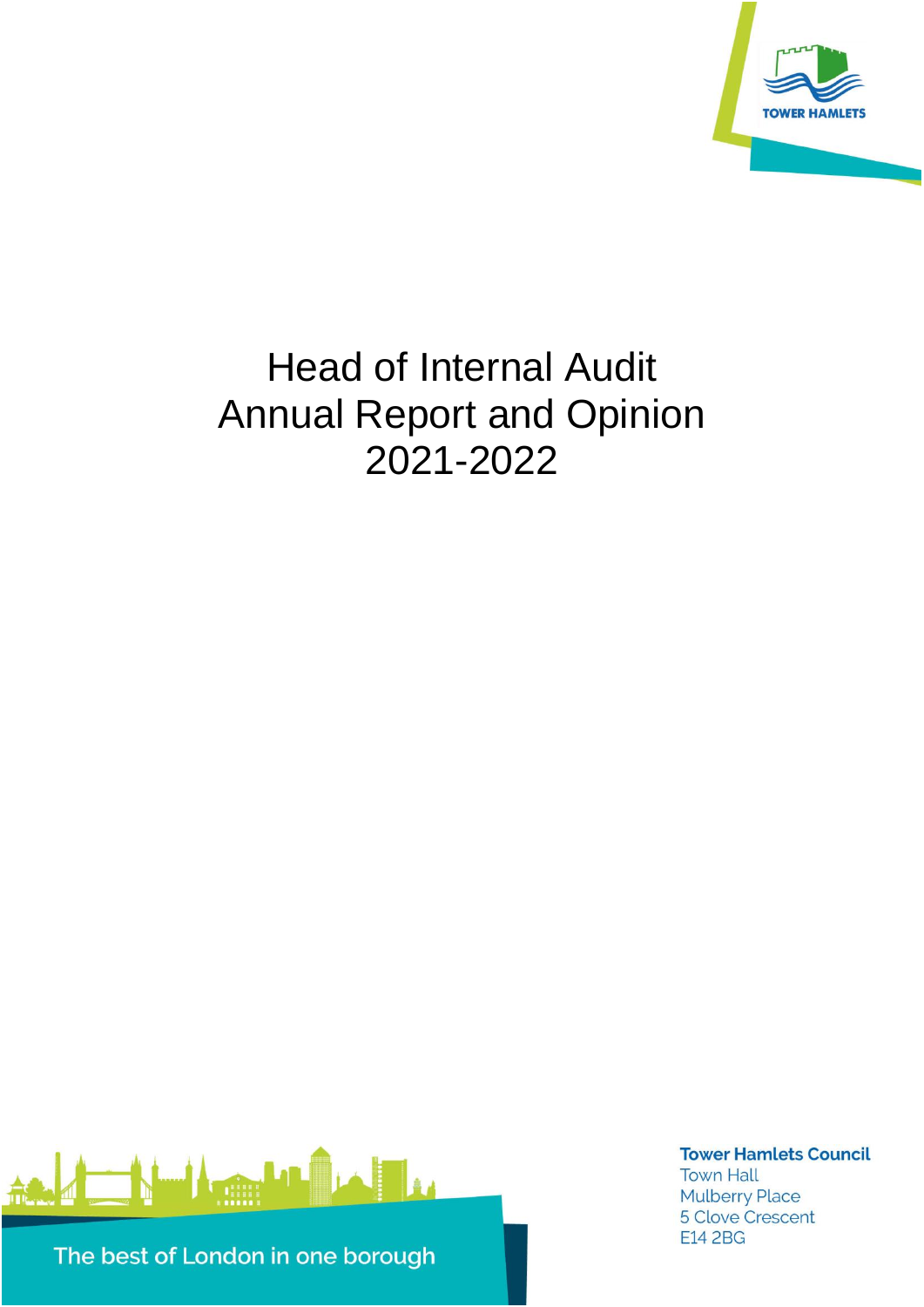## **Contents**

| <b>Section</b>    | <b>Heading</b>                                                                                                           | Page No.       |
|-------------------|--------------------------------------------------------------------------------------------------------------------------|----------------|
| 1                 | The Annual Reporting Process                                                                                             | 2              |
| 2                 | Head of Internal Audit Annual Opinion                                                                                    | $\overline{2}$ |
| 3                 | The Basis of Opinion                                                                                                     | 3              |
| 4                 | Internal Audit 2021/22                                                                                                   | 4              |
| 5                 | Other sources of assurance                                                                                               | 7              |
| 6                 | Implementation of Agreed Management Actions Anti-                                                                        | 12             |
| 7                 | <b>Fraud and Corruption</b>                                                                                              | 13             |
| 8                 | <b>Schools</b>                                                                                                           | 14             |
| 10                | <b>Scope Limitations</b>                                                                                                 | 14             |
| 11                | <b>Internal Audit Performance</b>                                                                                        | 14             |
| $12 \overline{ }$ | Internal Audit's Independence                                                                                            | 15             |
| 13                | Performance against the Public Sector Internal Audit<br>Standards and the Quality Assurance and Improvement<br>Programme | 16             |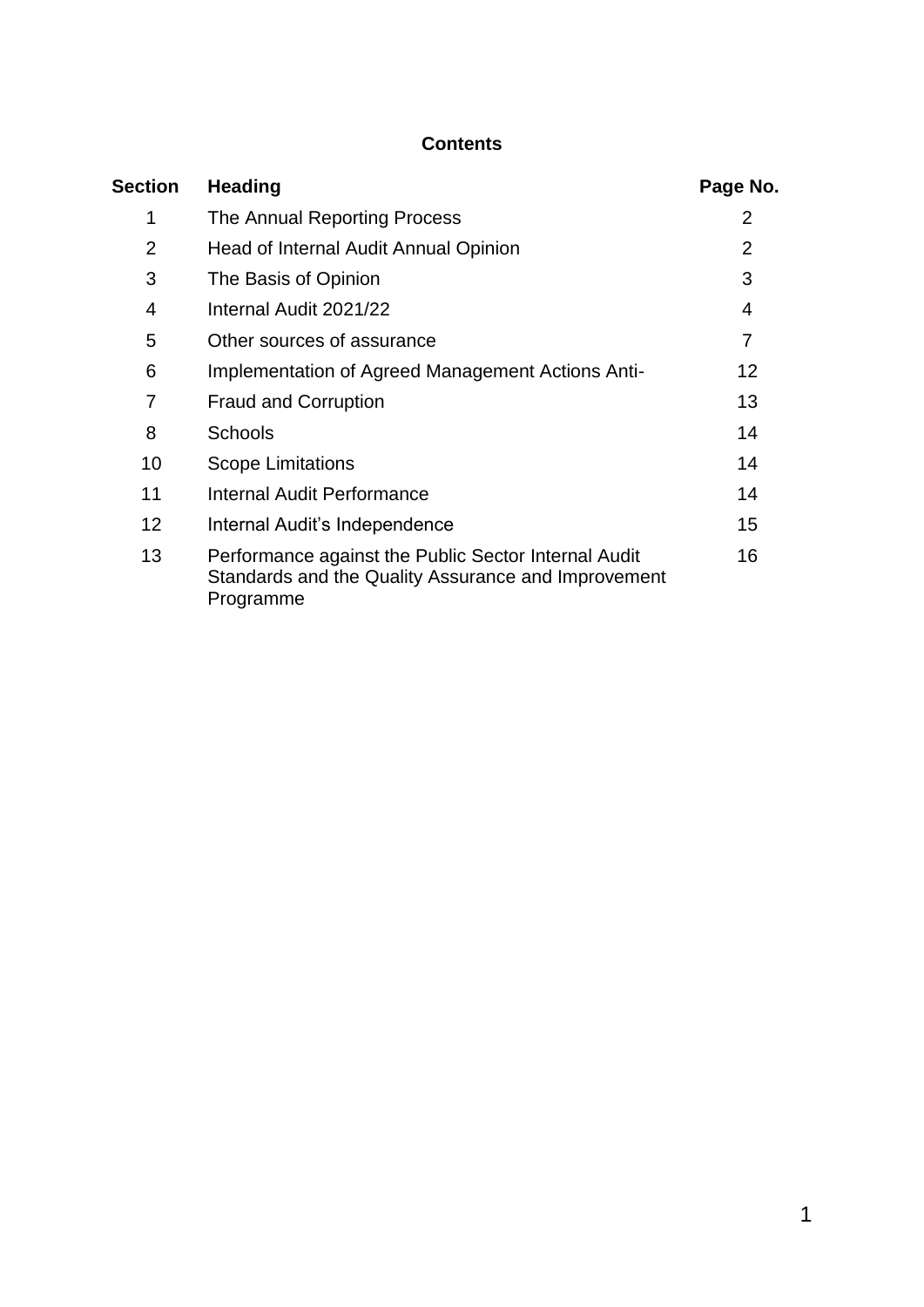## **1. Introduction**

## **1.1 The Annual Reporting Process**

- 1.2 The Public Sector Internal Audit Standards (Performance Standard 2450) state that the Chief Audit Executive, referred to in this report as the Head of Internal Audit, must deliver an annual internal audit opinion and a report that can be used by the organisation to inform its governance statement.
- 1.3 The annual report must incorporate the opinion, a summary of the work that supports the opinion, an explanation about any limitations on the scope, details of other internal or external assurance or activity that may have been relied on when forming the opinion, a statement about conformance with the Public Sector Internal Audit Standards and the results of Internal Audit's Quality Assurance and Improvement Programme.

## **2. Head of Internal Audit Annual Opinion 2021/22**

- 2.1 In reaching my opinion this year, I have taken the following into consideration:
	- Outcomes of the internal audit and anti-fraud activity undertaken during the year, which forms the primary basis for the opinion.
	- The ongoing issues with the Council's Statement of Accounts.
	- Assurance from third parties such as the Council's external auditors, and results from other assessments such as Lexcel's Independent Legal Assessment, LGA's Corporate Peer Challenge Revisit, and SEND Local Area Inspection Review.
	- The consistency in the implementation of management actions that were agreed during internal audit activity.
	- The Council's risk awareness and risk culture has continued to be an area of focus and matured further in 2021-22.
	- The fact that none of the internal audit assignments were rated as 'No assurance' for the fourth consecutive.
	- The ongoing impact on the authority resulting from Covid-19 which has affected many aspects of service provision, governance, risk management, internal control, financial resilience, and ways of working.

## **Head of Internal Audit Annual Opinion 2021/22**

- 2.2 W
	- h Primarily on the basis of the audit and anti-fraud activity undertaken
	- e during the year, but also taking into account external assurances and
	- n other relevant matters including the significant issues with the closure of the Council's accounts, it is my opinion that I can provide **Limited**
	- c assurance that the Council has adequate systems of governance, risk
	- o management and internal control.
	- n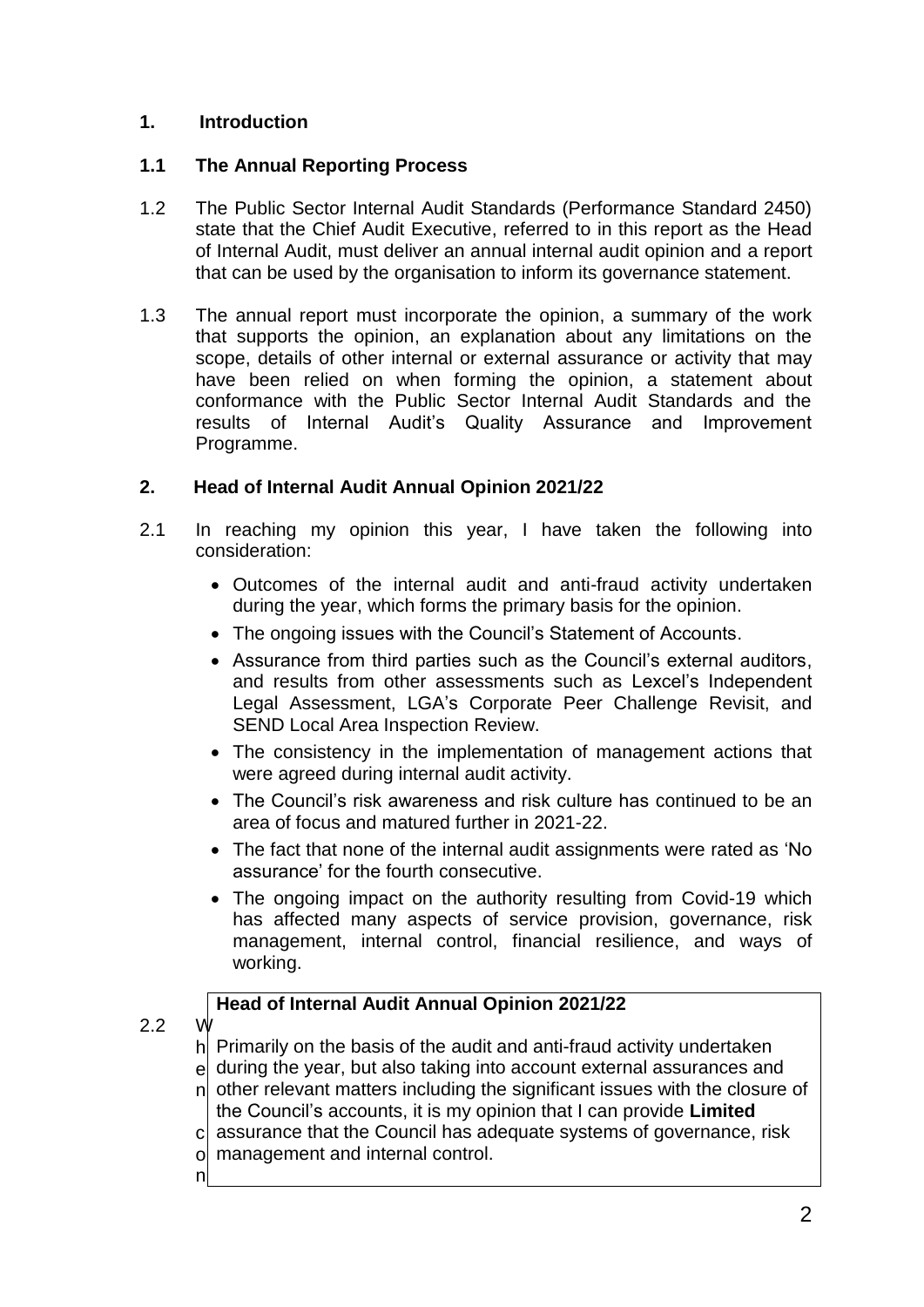sidering the opinion readers should note the following:

- This opinion is based solely upon the areas taken into consideration and identified above.
- Assurance can never be absolute, neither can internal audit's work be designed to identify or address all weaknesses that might exist.
- Responsibility for maintaining adequate and appropriate systems of governance, risk management, and internal control resides with the Council's management and not internal audit.

## **3. The Basis of the Annual Opinion**

- 3.1 The outcome of the audits undertaken during the year by Internal Audit form the primary basis of the annual audit opinion over the adequacy and effectiveness of the governance, risk, and control framework.
- 3.2 As agreed previously agreed by the Audit Committee in May 2020, the revised opinion scale has continued to be used throughout 2021/22. The scale is as follows:

| <b>Opinion</b>      | <b>Definition</b>                                                                                                                                                                                                                                                        |
|---------------------|--------------------------------------------------------------------------------------------------------------------------------------------------------------------------------------------------------------------------------------------------------------------------|
| <b>Substantial</b>  | A sound system of governance, risk management and<br>control exist, with internal controls operating effectively<br>and being consistently applied to support the<br>achievement of objectives in the area audited.                                                      |
| <b>Reasonable</b>   | There is a generally sound system of governance, risk<br>management and control in place. Some issues, non-<br>compliance or scope for improvement were identified<br>which may put at risk the achievement of objectives in<br>the area audited.                        |
| <b>Limited</b>      | Significant gaps, weaknesses or non-compliance were<br>identified. Improvement is required to the system of<br>governance, risk management and/or control to<br>effectively manage risks to the achievement of<br>objectives in the areas audited.                       |
| <b>No Assurance</b> | Immediate action is required to address fundamental<br>gaps, weaknesses or non-compliance identified. The<br>system of governance, risk management and/or control<br>is inadequate to effectively manage risks to the<br>achievement of objectives in the areas audited. |

## Table 1 - 2021/22 Audit Opinion Definitions

3.3 A risk-based internal audit plan was agreed with the Audit Committee in July 2021. The changing public sector environment and emergence of new risks necessitates re-evaluation of the audit plan throughout the year. During 2021/22, regular reports have been presented to the Audit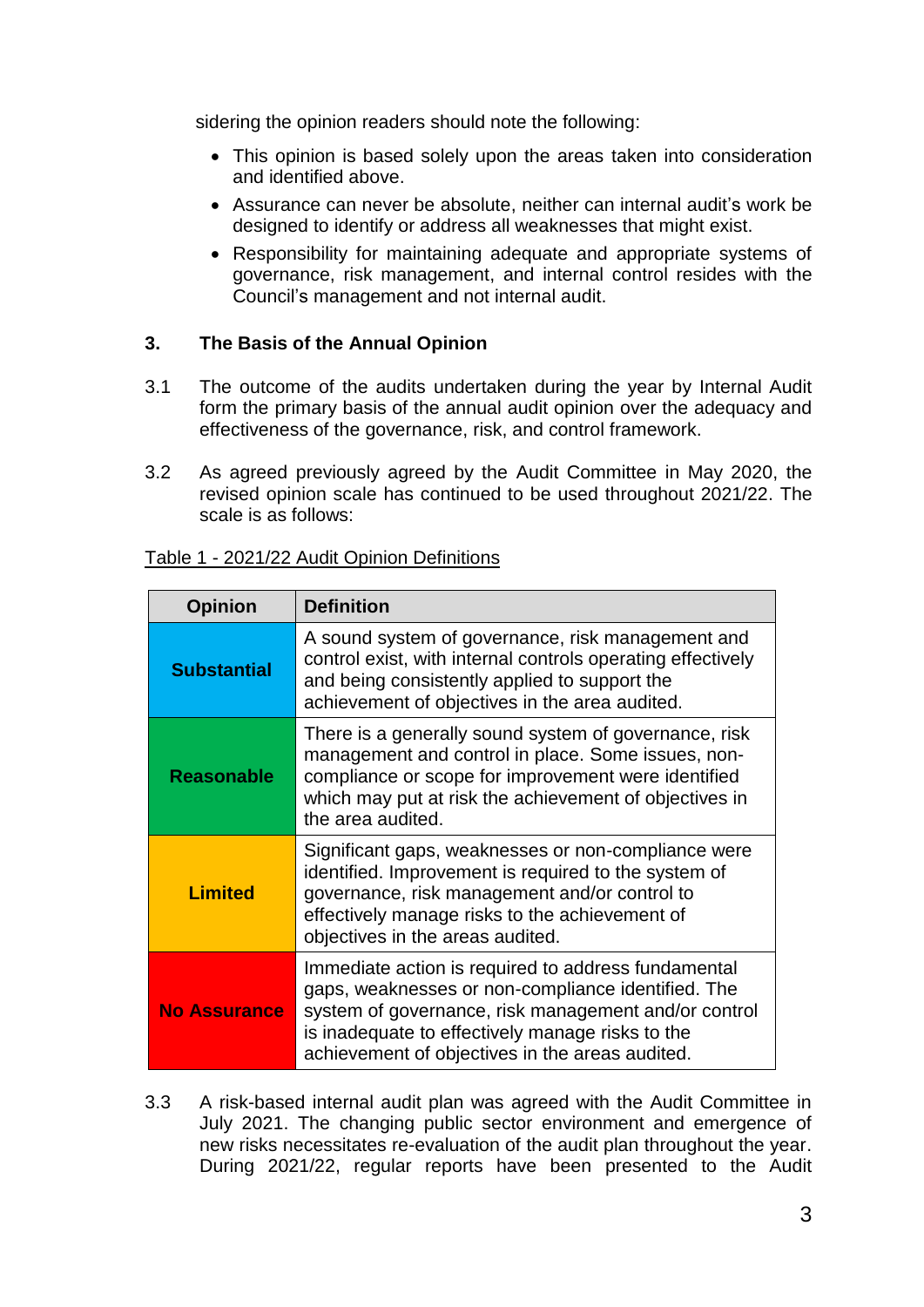Committee to highlight progress made towards the delivery of the audit plan, along with details of any significant amendments to the plan. Whilst there were no significant amendments, several planned audits were deferred at management's request or because of resourcing challenges and these audits may be moved into the 2022/23 internal audit plan accordingly.

#### **4. Internal Audit 2021/22**

4.1 The following chart and table summarise the outcomes of the internal audit assurance reviews completed in 2021/22:



Chart 1 – Balance of Assurance Opinions for 2021/22

4.2 To provide some comparison the following chart includes data from the previous 4 years (excluding schools):



Chart 2 – Comparison of Assurance Opinions from 2018/19 to 2020/21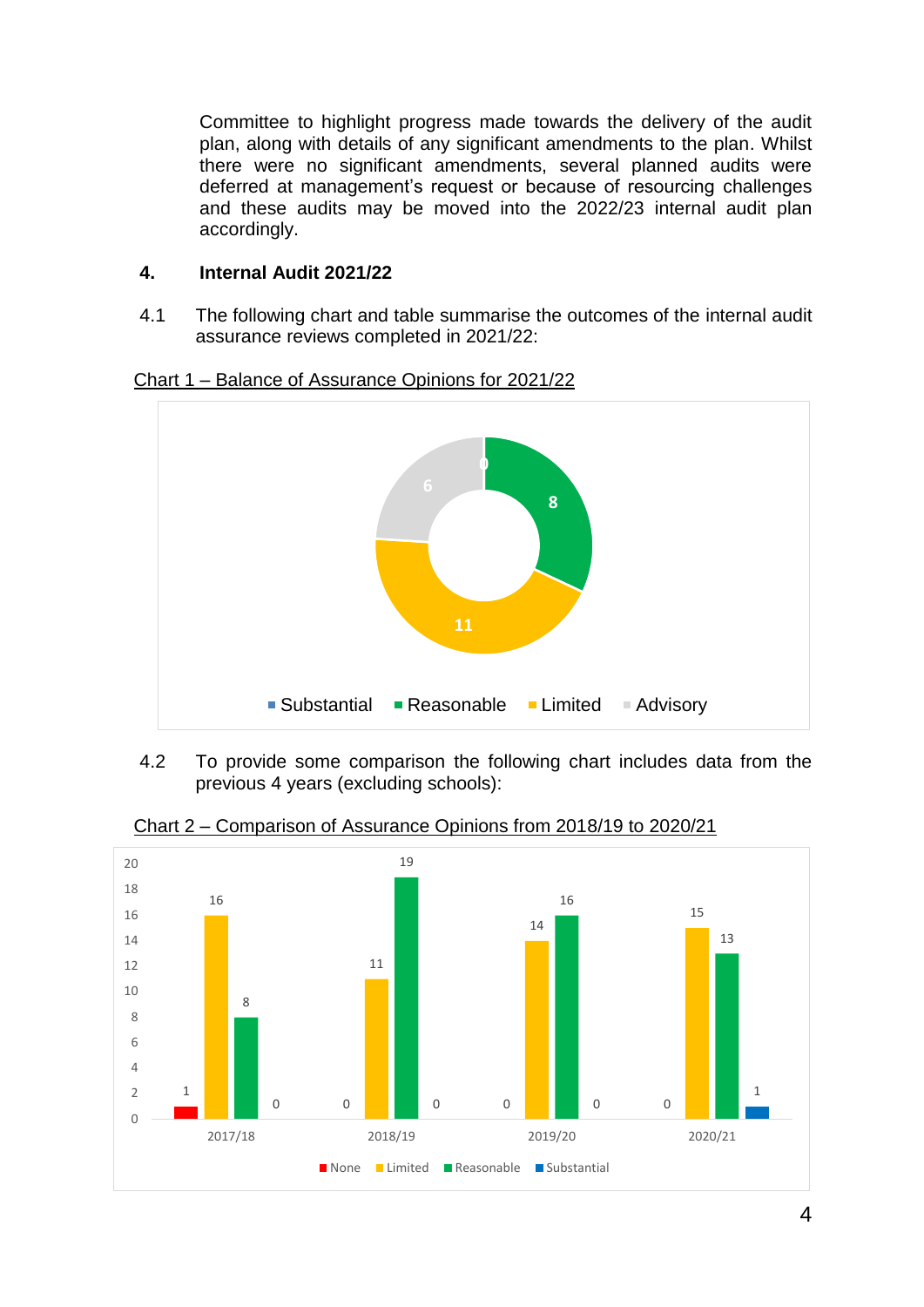4.3 This chart does show that there has been a decline in reasonable assurance opinions and an increase in limited assurance opinions since 2018/19. However, opinion comparisons across years should be treated with some caution as Internal Audit must select its audit activity based on risk and therefore it does not examine the same systems each year making comparison between years more challenging. Furthermore, when collating the Annual Internal Audit Plan and discussing areas of focus with management, we are often directed to areas of heightened risk, where improvements are required and therefore, adverse opinions are generated until agreed improvement recommendations are implemented.

| <b>Audit Title</b>                                                                           | <b>Priority</b> | <b>Assurance</b><br><b>Opinion</b>      |
|----------------------------------------------------------------------------------------------|-----------------|-----------------------------------------|
| Multi-Agency Safeguarding Hub (MASH)                                                         | 1               | Reasonable                              |
| Contract Services Improvement Plan (Children &<br>Culture)                                   | 1               | Reasonable                              |
| IT Project Governance and Management                                                         | 1               | Reasonable                              |
| <b>Empty Property Rates and Inspection</b>                                                   | $\overline{2}$  | Reasonable                              |
| Creditors                                                                                    | 1               | Reasonable                              |
| Highway Repairs and Maintenance Contract (Draft)                                             | 1               | Reasonable                              |
| <b>Property Disposals (Draft)</b>                                                            | 1               | Reasonable                              |
| Control and Monitoring of Agency Staff - Matrix<br><b>Contract Management</b>                | 1               | Reasonable                              |
| Control and Monitoring of Agency Staff -<br>Directorate Level Compliance                     |                 | Limited                                 |
| Commissioning and Management of Placements<br>Looked After and Leaving Care Children (Draft) | 1               | Limited                                 |
| New Council House Building Programme Contract<br>Audit (Draft)                               | 1               | Limited                                 |
| Adults Safeguarding Board Case Reviews -<br>Improvement Plan (Draft)                         | $\overline{1}$  | Limited                                 |
| <b>SQL Database Management</b>                                                               | $\overline{2}$  | Limited                                 |
| <b>IT Access Control Management</b>                                                          | $\cdot^*$       | Limited                                 |
| <b>Purchase Cards</b>                                                                        | $\mathbf 1$     | Limited                                 |
| <b>Management of Commercial Waste</b>                                                        | 1               | Limited                                 |
| Management of Security Breaches & Incidents                                                  | 1               | Limited                                 |
| Management of Failed Visits to Service Users<br>(Draft)                                      | 1               | Limited                                 |
| <b>SLA for Traded Services with Schools (Draft)</b>                                          | 1               | Limited                                 |
| Management and Contract of S106 Planning<br>Obligations                                      | 1               | TBC - Draft<br>report being<br>collated |
| <b>GLL Contract Management - Consultancy Review</b>                                          | $\mathbf{r}$    | N/A - Advisory                          |
| Supporting Stronger Families Grant - Monthly                                                 | 1               | N/A - Advisory                          |

Table 2 - Summary of Internal Audit Outcomes for 2021/22.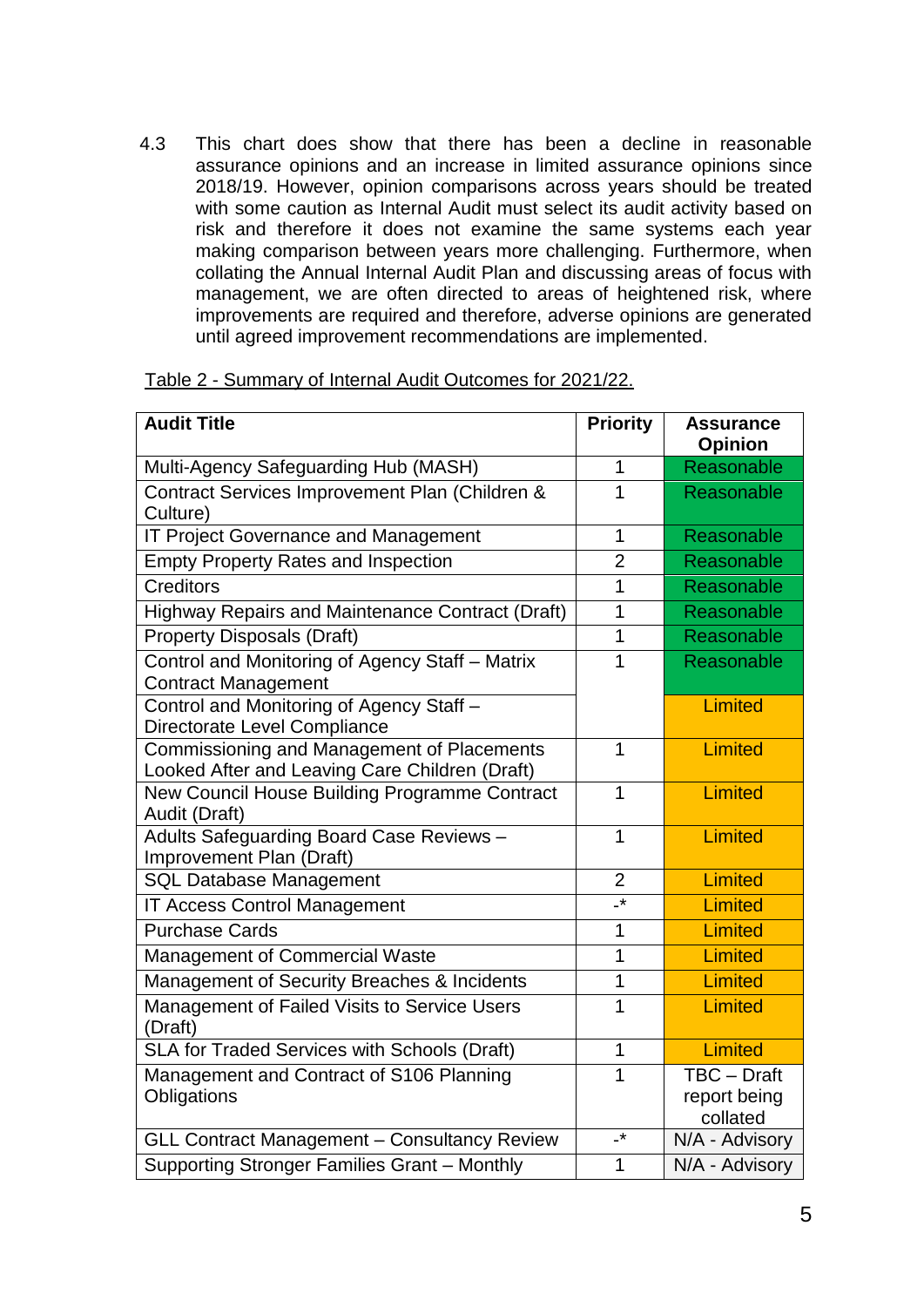| <b>Audit Title</b>                                                        | <b>Priority</b> | <b>Assurance</b><br><b>Opinion</b> |
|---------------------------------------------------------------------------|-----------------|------------------------------------|
| <b>Grant Certification audits</b>                                         |                 |                                    |
| <b>COVID-19 Government Grants Certification Audits</b>                    | 1               | N/A - Advisory                     |
| <b>Business Continuity Plans - Testing - Consultancy</b><br><b>Review</b> | $\mathbf{r}$    | N/A - Advisory                     |
| Finance Improvement Plan - review of procedures<br>and testing            |                 | N/A - Advisory                     |
| Management of Freedom of Information -<br><b>Consultancy Review</b>       |                 | N/A - Advisory                     |

*\*Additional management requests raised during the period.*

- 4.4 In total, 8 reasonable assurance opinions and 11 limited assurance opinions have been given. Summaries of the finalised reports with limited assurance opinions up to March 2022 have previously been provided to the Audit Committee. Summaries of finalised reports issued since the March 2022 Audit Committee are shown at Appendix A.
- 4.5 In addition to those that have been delivered as per table 2 above, due to the ongoing challenges that Council has faced during 2021-22, primarily as a result of the ongoing response to the Covid-19 pandemic, the Internal Audit Plan had to remain flexible. This was to ensure that as a resource, Internal Audit was used in an efficient and effective way. This meant changes to the proposed plan occurred throughout the year to cover other areas and / or management requests which were informed by a greater risk or urgency, to provide necessary value and insight at the right time for the Council. Table 3 below summarises those deferrals or cancellations to the plan to enable this collaborative approach to occur.

| <b>Audit Title</b>             | <b>Priority</b> | <b>Rationale for Deferral / Cancellation</b> |
|--------------------------------|-----------------|----------------------------------------------|
| <b>Corporate Governance</b>    |                 | Deferred at the request of the Chief         |
| <b>Improvement Plan</b>        |                 | Executive to align to the Council's          |
|                                |                 | Governance Improvement Plan                  |
|                                |                 | timetable.                                   |
| Client Management of           | 1               | Cancelled at the request of                  |
| <b>Waste Functions</b>         |                 | management due to a service                  |
|                                |                 | restructure being underway.                  |
| Management and                 | 2               | Currently at fieldwork stage,                |
| Monitoring of Council's        |                 | agreement with management to report          |
| <b>Contribution to Climate</b> |                 | as part of 2022/23 Internal Audit Plan       |
| Change Agenda                  |                 | and corresponding Annual Head of             |
|                                |                 | Internal Audit Report for 2022/23.           |
| <b>Mobile Device</b>           | $\overline{2}$  | Currently at fieldwork stage, and            |
| Management                     |                 | whilst management are expediating            |
|                                |                 | information requests, expectation is         |
|                                |                 | this will not be completed to inform         |

Table 3 - Summary of Deferrals/Cancellations from the Internal Audit Plan for 2021/22.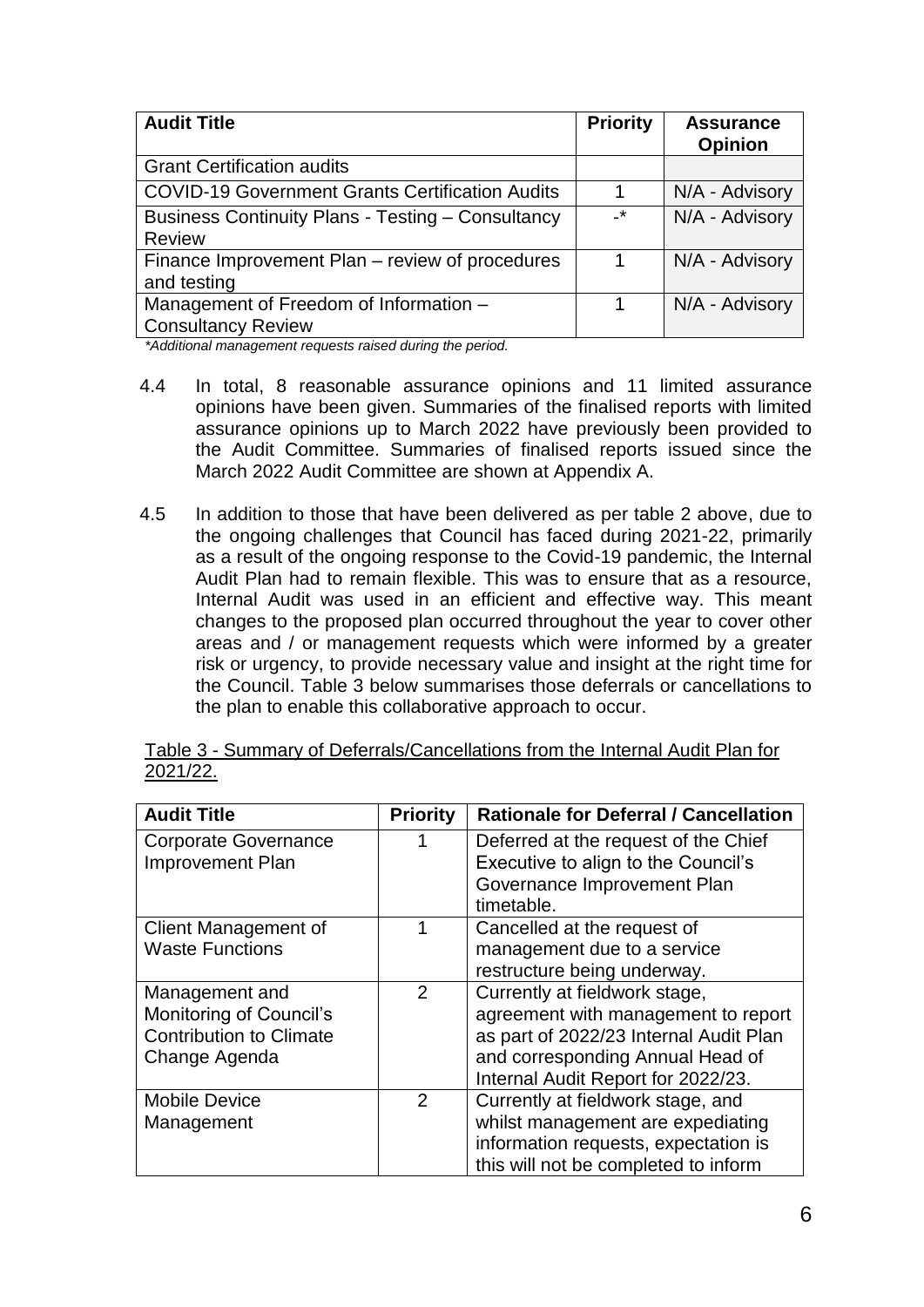|                                        |               | this Annual Internal Audit Report and<br>will inform the opinion for 2022/23. |
|----------------------------------------|---------------|-------------------------------------------------------------------------------|
| <b>NNDR Business Support</b><br>Grants | 2             | Cancelled due to being a priority 2<br>audit to accommodate additional        |
|                                        |               | requests outlined above.                                                      |
| Data Protection and                    | 2             | Cancelled due to being a priority 2                                           |
| Privacy                                |               | audit to accommodate additional                                               |
|                                        |               | requests outlined above. Will be                                              |
|                                        |               | considered as part of 2022/23.                                                |
| Delivery of IT Strategy and            | $\mathcal{P}$ | Deferred to 2022/23 at management's                                           |
| Architecture                           |               | request whilst the IT Strategy                                                |
|                                        |               | continues to be developed.                                                    |

- 4.6 As a result of the changes above, this enabled Internal Audit, in addition to assurance activity, to deliver a number of pieces of advisory work to support the Council in developing its governance, risk, and internal control environment, including:
	- multiple grant certifications related to the supporting families programme and Covid-19 activity.
	- advisory reviews on areas such as Contract Management, Business Continuity Testing and Freedom of Information Request Management.
	- supporting key process and procedure changes that derive from the Council's Finance Improvement Plan to ensure they are fit-forpurpose, effectively designed and mitigate the risks they are designed to do so.

Whilst these advisory pieces of work have not been assigned an assurance opinion, they have indicatively provided further insight and supported the conclusions for 2021-22, primarily by not identifying significant issues, but also, providing practical solutions to key operational areas for the Council during 2021-22.

#### **5. Other Sources of Assurance and Relevant Matters**

External Audit and the Statement of Accounts

- 5.1 From 1 September 2018 Deloitte LLP was appointed as the Council's external auditor, this was following the decision of the Council to opt into the Public Sector Audit Appointments Limited (PSAA) arrangement. The PSAA Board appointed Deloitte to audit the accounts of the Council for a period of five years (2018/19 to 2022/23).
- 5.2 At the time of drafting this report (May 2022) Deloitte have still been unable to complete their audit of the 2018/19, 2019/20, and 2020/21 Statement of Accounts. There have been significant issues with the Council's 2018/19 and 2019/20 Statement of Accounts, and it has taken many months for these issues to be investigated and resolved, the Statement of – with some queries still being investigated to conclude.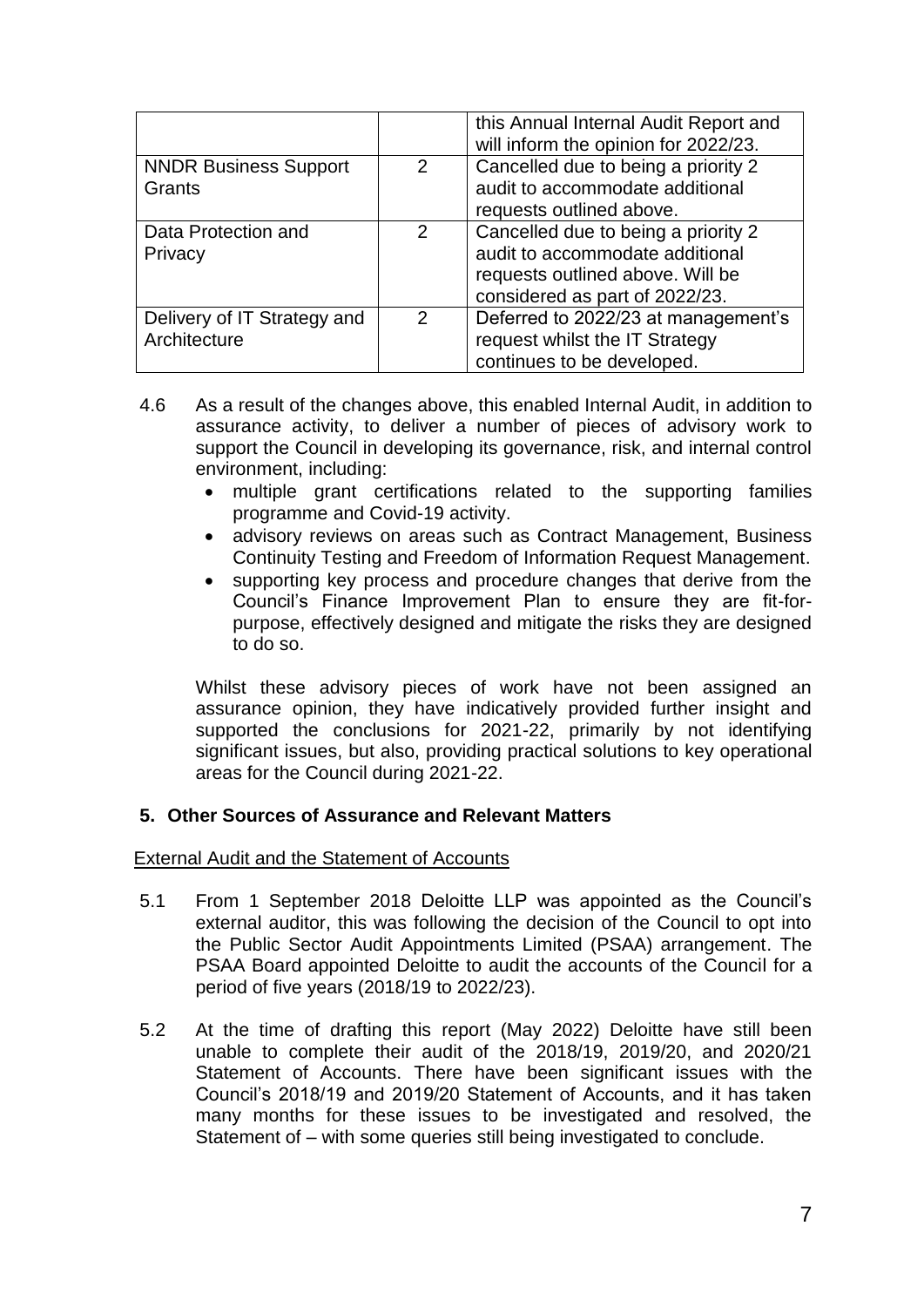- 5.3 The Council developed an action plan, additional resources were sourced to complete the plan and produce a revised set of accounts, and a dedicated finance improvement team has been created for additional support. To support this improvement, a Finance Improvement Board was created and chaired by the Interim Corporate Director of Resources (s151 Officer). Throughout 2021/22, the Board has monitored, challenged, and supported the delivery of the Finance Improvement Plan. Internal Audit has also been in embedded in this process, performing specific reviews over process redesigns and improvements suggested to ensure they mitigate the risks posed and address the recommendations that derived from the initial review. Progress has been regularly reported to the Council's Statutory Officers, the Mayor, Cabinet Members, and the Audit Committee.
- 5.4 Whilst it is not expected that the draft opinions presented by Deloitte to the Audit Committee in January 2022, being qualified for both years, will change, it is anticipated the audits for the 2018/19 and 2019/20 accounts will be reported as complete in June 2022. Subsequently, this will mean that Deloitte will be able to commence their audit of the 2020/21 Statement of Accounts, as planned, in July 2022. It is not expected that any qualifications will re-occur as the Council has taken action to ensure that such matters from 2019/10 and 2019/20 have been addressed.
- 5.5 The Council is in the process of producing a draft set of accounts for 2021/22. Deloitte will be producing their Audit Plan in June 2022, with the audit due to commence in July 2022 (alongside their audit of 2020/21) to be completed by October 2022, to comply with the amended statutory deadline of 30 November 2022.

#### Lexcel Independent Legal Assessment

- 5.6 The Council were subject to an independent assessment of their legal services during 2021/22. This was conducted against the Lexcel Standards, The Law Society's practice quality mark for client care, compliance, and practice management. To assess the Council against these, an assessment was conducted via electronic and virtual means, and in accordance with the submitted Assessment Plan, Lexcel Scheme Rules, and Assessment Guidance Notes as modified by The Law Society's temporary COVID19 procedures.
- 5.7 The visit covered all sections of the standard were covered and was conducted through three distinct elements, being:
	- 1. A desktop assessment of all management documentation, with all documents supplied securely via electronic means.
	- 2. Case files for review were selected from open and closed matter lists.
	- 3. Interviews were held with key staff members.
- 5.8 The results of this assessment did not highlight any major areas of concern In Legal Services, however, there were some minor areas for improvement, these were around independent fee earner file reviews,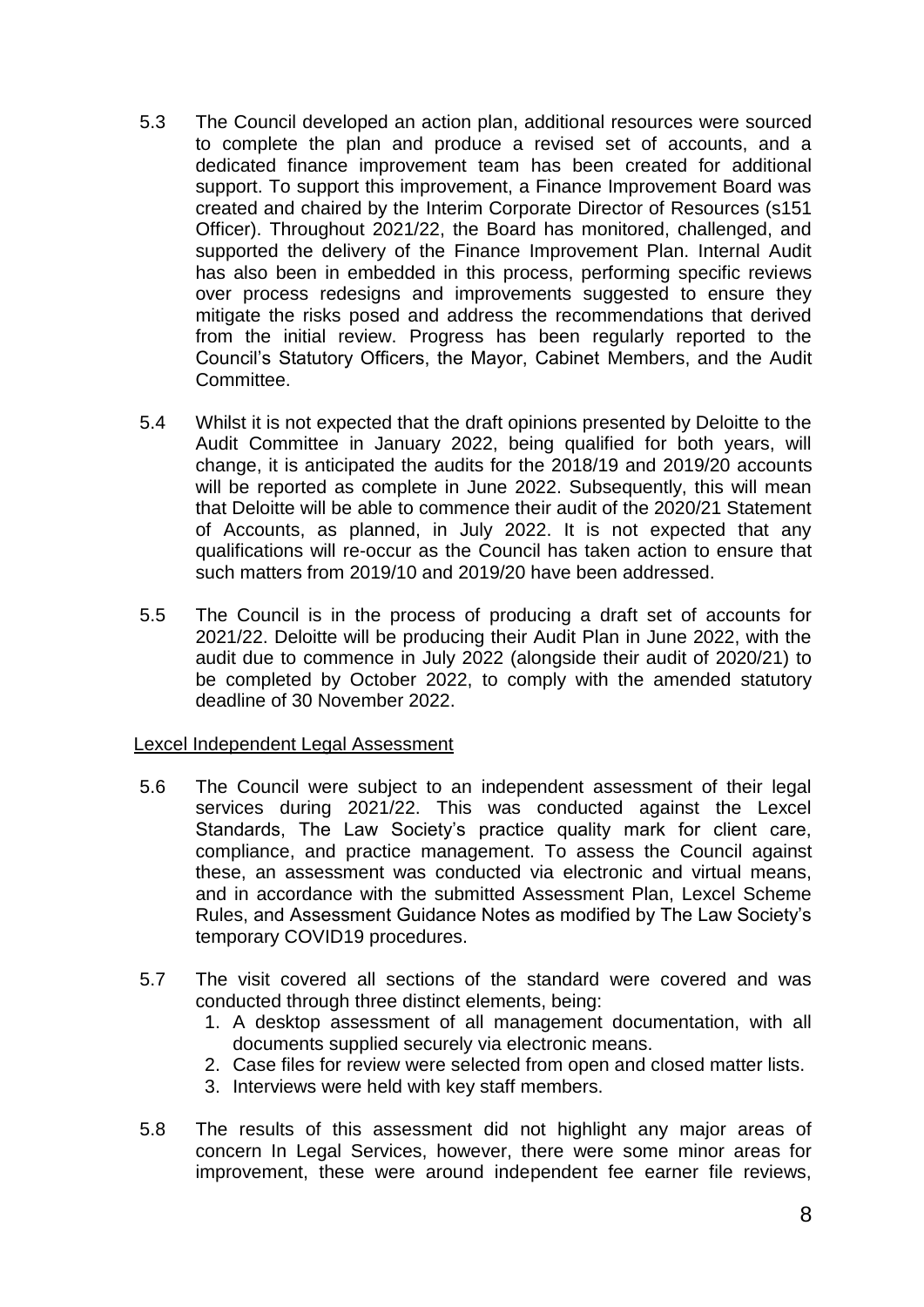Annual Risk Review, HR Induction Records for new staff and Lexcel Compliance training for new staff. The findings indicated a slight slippage in process rather than a fundamental breakdown of quality systems. To counter this, the Assessor recorded a high number of Areas of Good Practice in Legal Services, and these are spread across all areas of practice.

5.9 As a result, the Assessor recommended that Legal Service be reaccredited with the Lexcel Standard.

#### LGA Corporate Peer Challenge Revisit

- 5.10 Following a full Corporate Peer Challenge (CPC) visit by the LGA in June 2018, a follow up visit was conducted in September 2021. Drawing on their knowledge from the previous CPC, the peer review team met with Members, Officers, Partners, and residents, alongside a review of a range of key documents and information to consider progress since 2018.
- 5.11 The peer review team shared their final findings as part of a report shared with the Council in 2021. It acknowledged that the Council continued to make good progress on its improvement journey. It highlighted the Mayor's understanding of community needs and that, alongside Cabinet Members, there was provision of a stable and community focused political leadership. It also acknowledged good member-officer relationships, as well as strong and cohesive Senior Leadership Team.
- 5.12 The peer review team found partners are strongly committed to the ambitions of the borough. The findings recognised how partnership working came to the fore during the pandemic and continues to strengthen for the benefit of residents. The Council's response to the pandemic was praised by the peer review team along with the progress made to improve services for our communities and how the Council continually strive to improve the lives of residents in as many ways as is possible.
- 5.13 The findings also acknowledged several areas of priorities highlighted by stakeholders as important. Taking forward the recommendations of the Black, Asian and Minority Ethnic (BAME) and the Poverty Commissions was highlighted along with community safety, with a focus on dealing with gangs, knife crime, domestic violence, and the safeguarding of children. They also suggested job opportunities for young people and access to good quality employment at all levels, and the promotion of good employment practices to go with them.
- 5.14 The report stated the need for the Council to continue work to reduce heath inequalities such as diabetes, child obesity and mental health and that climate change and pollution needs serious attention due to the rising levels of asthma. They highlighted the benefits of local traffic calming schemes and stated for some there is a perceived lack of youth provision and accommodation. The peer team acknowledged existing plans in place to address these issues.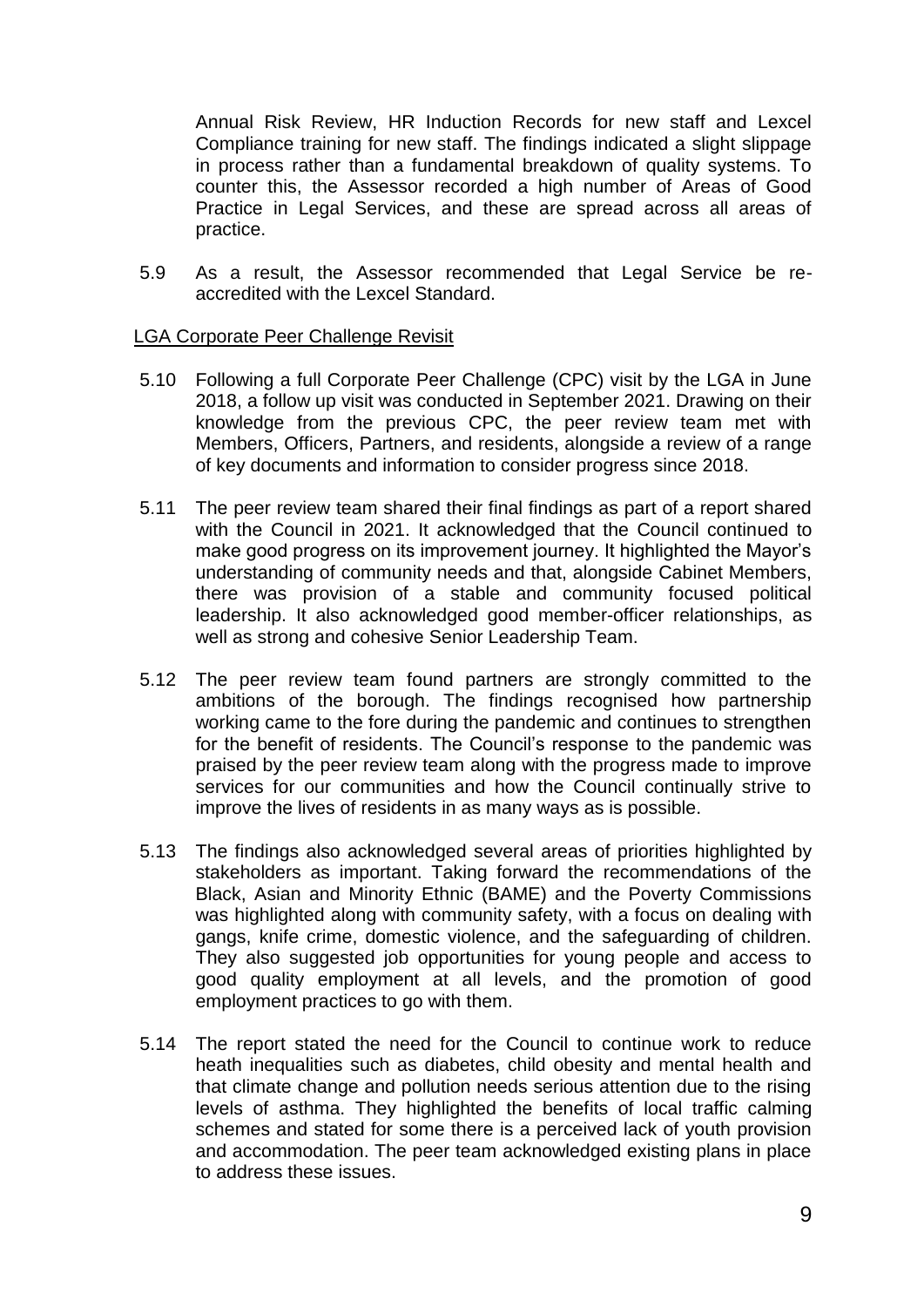- 5.15 The report highlighted six key recommendations to shape the future priorities of the Council. These included areas such as: ensuring a clear understanding of the Mayor's priorities for all, and focus on delivering within clear timescales; to continue work to close previous years' accounts; to continue to improve and embed Council governance arrangements, including decision-making and scrutiny, the TOWER values and ongoing compliance with the Constitution; and the continued efforts to return to normal working practices following the COVID—19 pandemic.
- 5.16 The LGA Peer Revisit report can be found on the Council's website. And the actions which were outlined to Cabinet at its meeting in February 2022 will continue to be delivered as planned. Delivery against these actions will be monitored through existing boards such as the Performance Improvement Board. If Cabinet identify the need to undertake further work to implement the peer team's recommendations, then this will be taken forward.

#### SEND Local Area inspection 2021

- 5.17 During late June and July 2021, Ofsted, and the Care Quality Commission (CGC) conducted a joint inspection of the local area of Tower Hamlets to judge the effectiveness of the area in implementing the special education needs and / or disabilities (SEND) reforms as set out in the Children and Families Act 2014.
- 5.18 Inspectors spoke with children and young people with SEND, parents and carers, and local authority and National Health Service (NHS) officers. They visited a range of providers and spoke to leaders, staff, and governors about how they are implementing the SEND reforms. Inspectors looked at a range of information about the performance of the area, including the area's self-evaluation. Inspectors met with leaders for health, social care, and education. They reviewed performance data and evidence about the local offer and joint commissioning.
- 5.19 As a result of the findings of this inspection and in accordance with the Children Act 2004 (Joint Area Reviews) Regulations 2015, the inspection determined that a Written Statement of Action is required because of significant areas of weakness in the area's practice. HMCI has also determined that the local authority and the area's clinical commissioning group are jointly responsible for submitting the written statement to Ofsted.
- 5.20 Within the findings outlined in the letter issued by DfE following the completion of the inspection, a number of strengths were identified, alongside areas for further improvement, it was fair to say that the DfE considered the self-evaluation completed by the Council and its partners to be an honest assessment of the areas that required improvement.
- 5.21 There were four key areas of weakness highlighted quality of education, health, and care plans, waiting times for speech and language therapy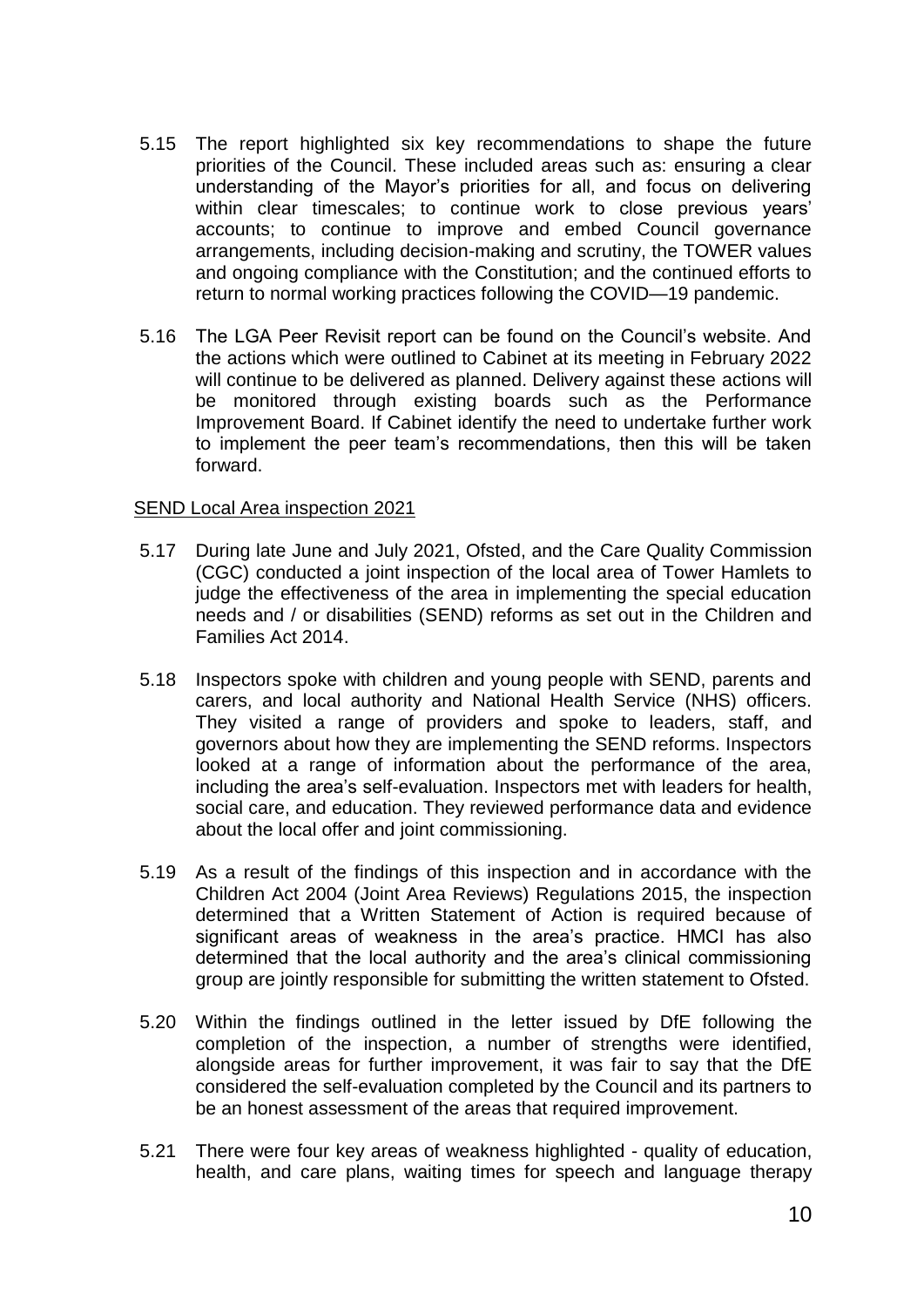provision, waiting times for ASD assessment and comprehensive engagement and communication with parents and carers were going to be the areas where the partners would be focussing their efforts.

- 5.22 The Council, working with its health colleagues, developed a joint Written Statement of Action, which was submitted to DfE and NHS England prior to the 24 December 2021 deadline. This accepts the findings and outlines the improvement plan to address such weaknesses, with progress already underway. The Written Statement of Action was accepted as "fit-forpurpose" in setting out how the Local Area will tackle the weaknesses identified in the published inspection letter.
- 5.23 A SEND Improvement Board was already operational within the Council prior to the inspection and its results, therefore, progress against this plan has been, and will continue to be regularly reviewed by the Board. Further reporting will be escalated up to the Children and Education Scrutiny Sub-Committee as required.

#### Risk Management

- 5.24 During 2021/22, risk management has continued to be a key feature of the Council's response to the Covid-19 pandemic. Bespoke risk registers have been actively managed by the Bronze, Silver, and Gold command groups with the frequency of activity stepped up or down as the risks fluctuated. These registers provided clear operational and strategic oversight of risks and their mitigating actions.
- 5.25 At the end of March 2022, these risk registers were retired as a result of Gold meetings concluding, and the number of risks on the risk register thankfully reducing. There were three risks, which due to their rating, were moved onto JCAD (the Council's risk management software) to be managed as part of business as usual.
- 5.26 In addition to the bespoke risk registers, efforts have continued to be made by all directorates to update their respective business as usual risks, remove out of date and immaterial risks, and review the registers on a more regular basis (at least quarterly).
- 5.27 A summary of other activities that have taken place during 2021/22 follows:
	- The Corporate Leadership Team were requested to ensure risk management features at least quarterly on their Divisional Leadership Team meeting agendas. Regular reporting has gone monthly for the likes of Resources, and Children's & Culture, as a result.
	- The Directorate Risk Registers for Place, Health Adults and Community, Children's and Culture, Governance and Resources have all been reviewed and actions identified to update and/or close out of date active risks. These continue to be reported on a cyclical basis to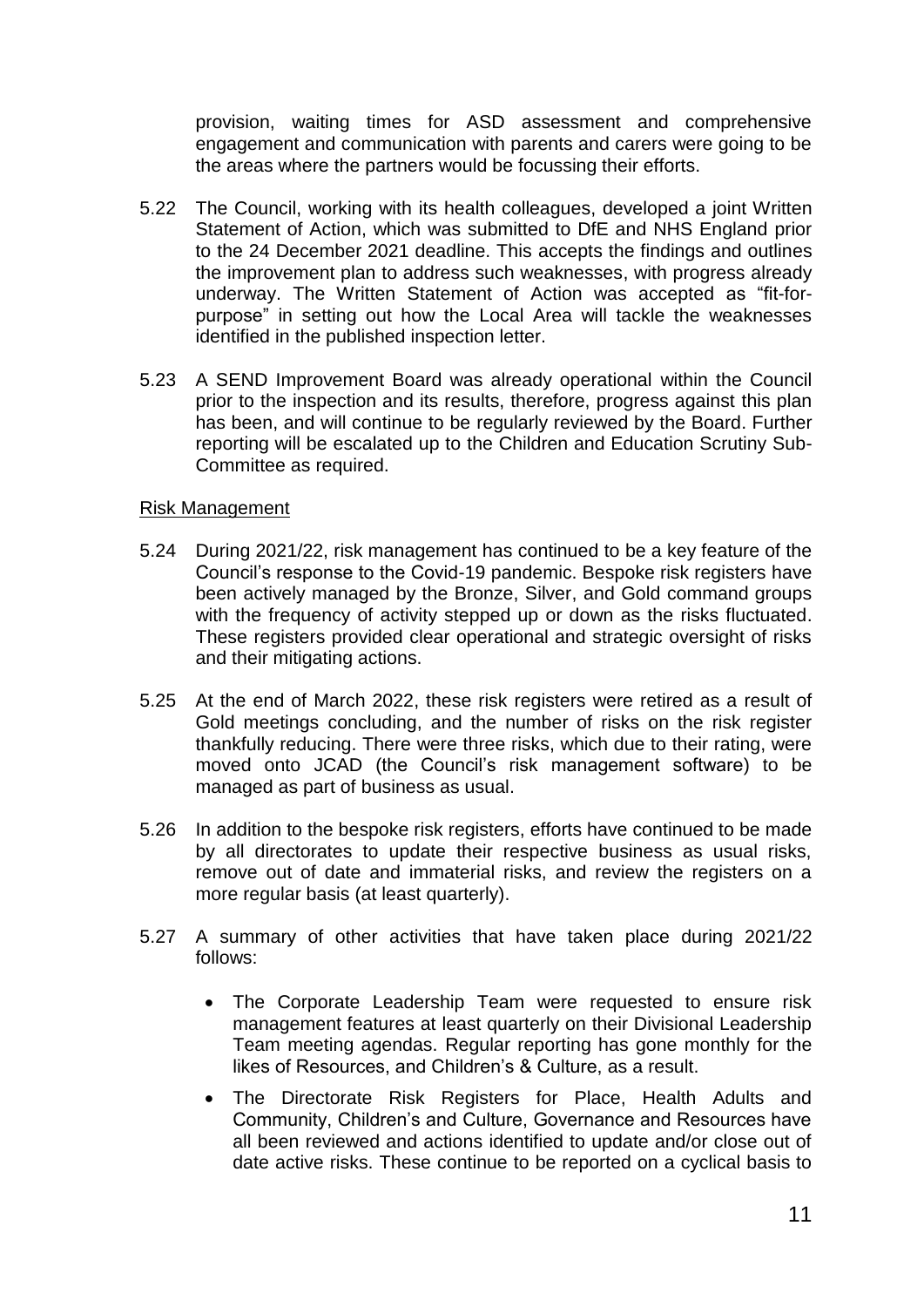each Audit Committee meeting, along with the Corporate Risk Register.

- Both the Joint Health and Safety Committee and the Civil Contingencies Board have continued to receive regular risk reports in their respective areas.
- 5.28 Risk management remains an important feature of good governance and whilst the Council's approach to risk management has continued to mature during 2021/22, which has been demonstrated through the continuation of good risk management during the response to Covid-19 pandemic. The current risk management arrangements are reasonable but there is some room for improvement to better integrate risk management into the day-today operations and culture of the Council and this will be a key focus of work during 2022-2023.

#### **6. Implementation of Agreed Management Actions**

- 6.1 In each instance where it was identified that the control environment was not strong enough or was not complied with sufficiently to prevent risks to the organisation, Internal Audit have obtained an agreed management action plan to address the weaknesses identified and improve the system of control and compliance.
- 6.2 As a result of the pandemic, a previous freeze on recruitment, and more recently, failure to recruit into roles, internal audit resources were limited during the year and therefore only a sample of audits were followed up. Of the 13 follow up audits that were completed we were able to confirm that of the 29 high priority issues/recommendations raised 11 were fully implemented, 14 were partially implemented and 4 had not been implemented. Of the 43 medium priority issues/recommendations raised,17 were fully implemented, 20 were partially implemented and 6 had not been implemented. Further details are available in Table 4.

|                                                           | <b>High</b><br><b>Priority</b> | <b>Medium</b><br><b>Priority</b> |
|-----------------------------------------------------------|--------------------------------|----------------------------------|
| Number of Agreed Management Actions<br><b>Followed Up</b> | 29                             | 43                               |
| Number of Management Actions Fully<br>Implemented         | 11                             | 17                               |
| Number of Management Actions Partially<br>Implemented     | 14                             | 20                               |
| Number of Management Actions Not<br>Implemented           | 4                              | 6                                |
| % Fully Implemented                                       | 38%                            | 39%                              |
| % Partially Implemented                                   | 48%                            | 47%                              |

Table 4 – Implementation of Agreed Management Actions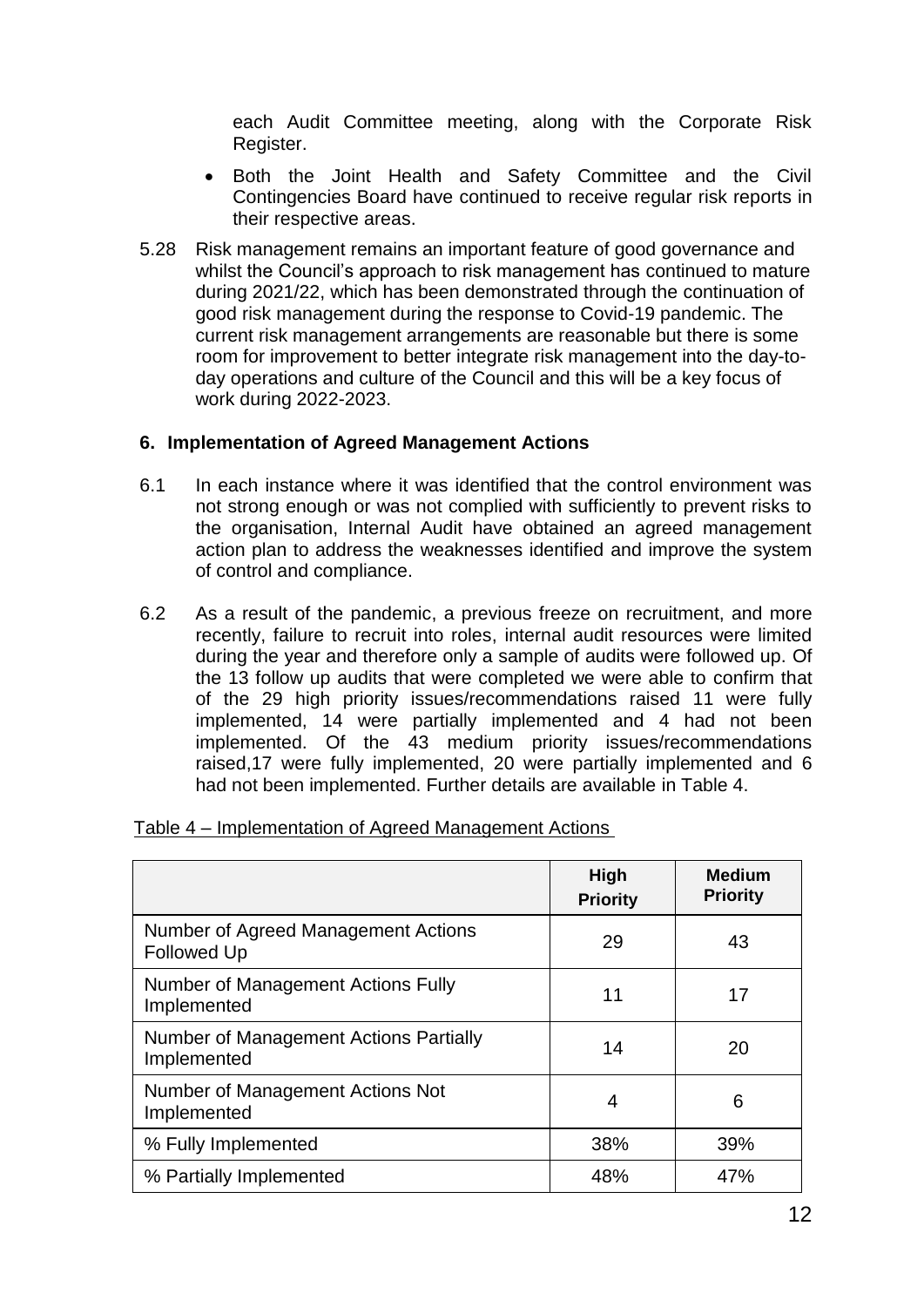| % Not Implemented | 4% | 14% |
|-------------------|----|-----|
|-------------------|----|-----|

6.3 Overall, this shows a reasonable response to agreed actions, but a slight fall on the previous year's performance. For 2021/22, 86% of the high priority actions and 86% of the medium priority actions we reviewed have either been fully or partially implemented. This is a slight deterioration in comparison to previous year when we reported implementation rates of 97% for high priority and 91% for medium priority actions.

## **7. Anti-Fraud and Corruption**

- 7.1 During 2021/22 the Corporate Anti-Fraud Team consists of the following sub teams:
	- Intelligence
	- Social Housing
	- Corporate Investigations
	- Blue Badge
- 7.2 There is also an investigator in the Insurance Service who examines the integrity of insurance claims to eliminate fraudulent submissions and repudiate inappropriate claims.
- 7.3 In addition, the Internal Audit and Fraud Prevention Team undertakes activity to support the Council in reducing its fraud and corruption risks, this includes coordinating the Council's participation in the National Fraud Initiative, a biennial proactive data matching exercise run by the Cabinet Office in which each local authority must participate, along with a number of initiatives to raise awareness of the council's anti-fraud and corruption culture. Progress on this activity has been regularly reported to the Audit Committee.
- 7.4 The Covid-19 pandemic significantly impacted on the team's ability to progress investigations. In line with the Council's strategy during the pandemic, only essential services were in operation. To minimise the risk to the investigators and the public, interviews, foot patrols and visiting were stopped, although desktop investigations have continued throughout. As a result, outcomes in comparison to previous years were reduced. As restrictions eased during 2021/22, the number of referrals has fluctuated, and the backlog of investigation and Court work continues to be cleared. Most Court cases were relisted for hearings in 2021/22 and continue to be scheduled as we move through 2022/23.
- 7.5 During 2021/22, 24 corporate/internal referrals in respect of alleged fraud or code of conduct breaches were received. These included referrals received via the Council's whistleblowing procedure. 187 referrals were received in respect of suspected social housing fraud matters. In addition, 61 insurance claims have been investigated.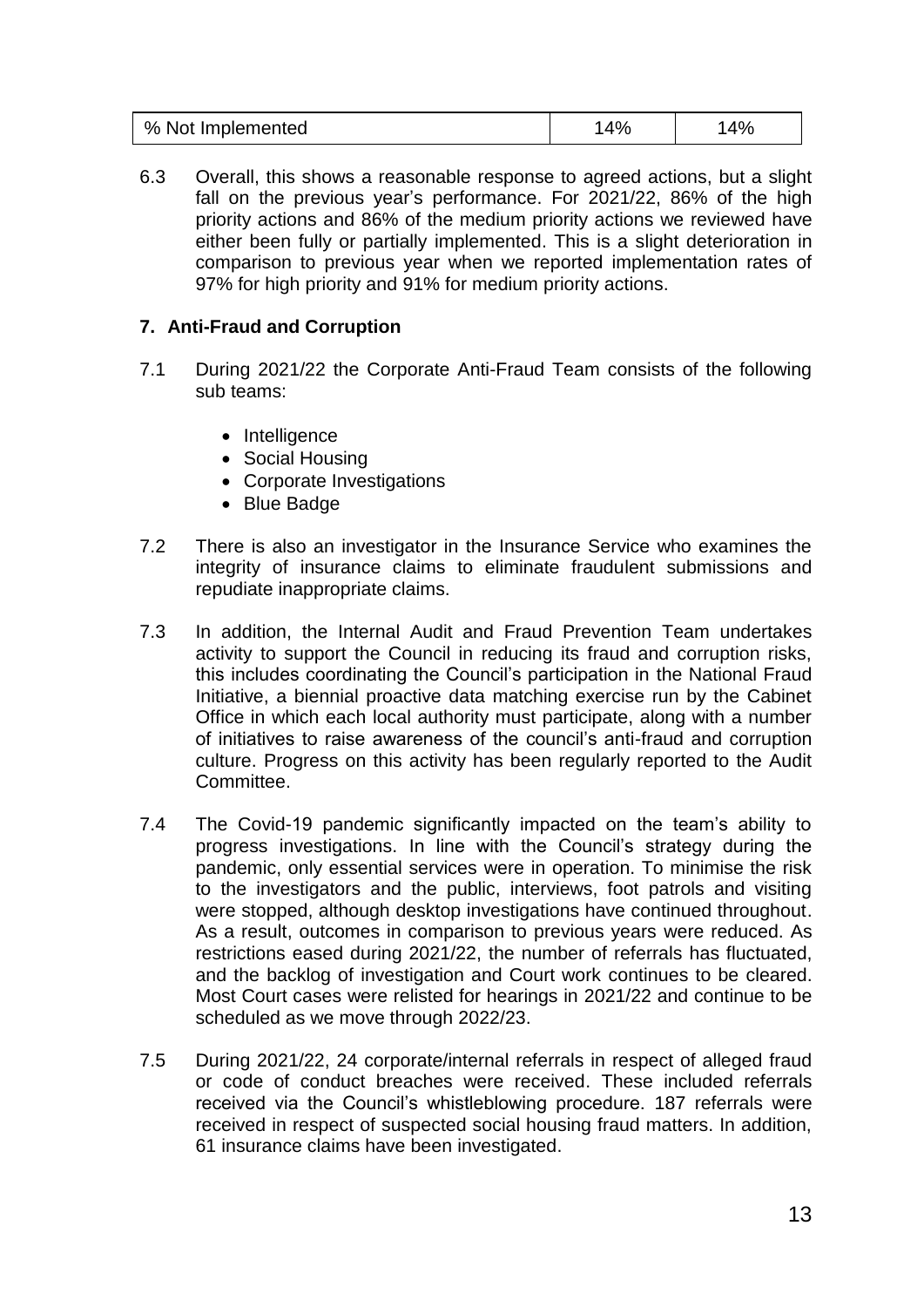- 7.6 The positive outcomes achieved following the investigation of the above matters includes the following:
	- 124 insurance claims were repudiated or discontinued with a reserve value of £77,730.
	- 35 Social Housing properties were recovered.
	- 4 Right to Buy applications have been stopped.
	- 13 Blue Badges were cancelled because of National Fraud Initiative matches being followed up.
	- 43 Blue Badges were seized.
- 7.7 Initial matches from the biennial National Fraud Initiative (NFI 2020/21) data matching exercise were received by the Council in February 2021. The 'potential' fraud matches have been reviewed using the recommended prioritisation filters, with services instructed to review selected cases. For the NFI 2020/21 exercise the total number of matches received so far is 12,617 and of these 2,890 were considered high or medium risk. To date, a total of 1,031 have been reviewed, with 936 closed with no issue, 88 identified as errors, and seven cases identified where fraud may have occurred, and appropriate actions have been taken to resolve. Detailed reports about the current NFI arrangements and progress made have regularly been provided to the Audit Committee.
- 7.8 The Internal Audit and Fraud Prevention Team also included detailed reviews of No Recourse to Public Funds applications, and the Corporate Anti-Fraud Manager has been an active member of the London Borough's Fraud Investigation Group.

#### **8. Schools**

8.1 Like in 2020/21, due to the Covid-19 pandemic and the resulting impact on schools, we did not complete our normal school audit programme during 2021/22. However, this was reinstated for 2022/23, and audits on the selected schools commenced from April 2022 and will inform the opinion of the Head of Internal Audit for 2022/23.

#### **9. Scope limitations**

- 9.1 Internal Audit does not audit the Council's annual Statement of accounts and this opinion does not cover the associated financial statements and disclosures. The Council's external auditors (Deloitte) are responsible for the audit of the annual statement of accounts and reporting whether, in their opinion, they present a true and fair view of the financial position of the Council. At the time of preparing this report neither the 2018/19, 2019/20 nor 2020/21 accounts had been signed off as audited.
- 9.2 The internal audit plan cannot address all risks across the Council and the plan represents our best use of the available resources. The annual opinion draws on the work carried out by Internal Audit during the year on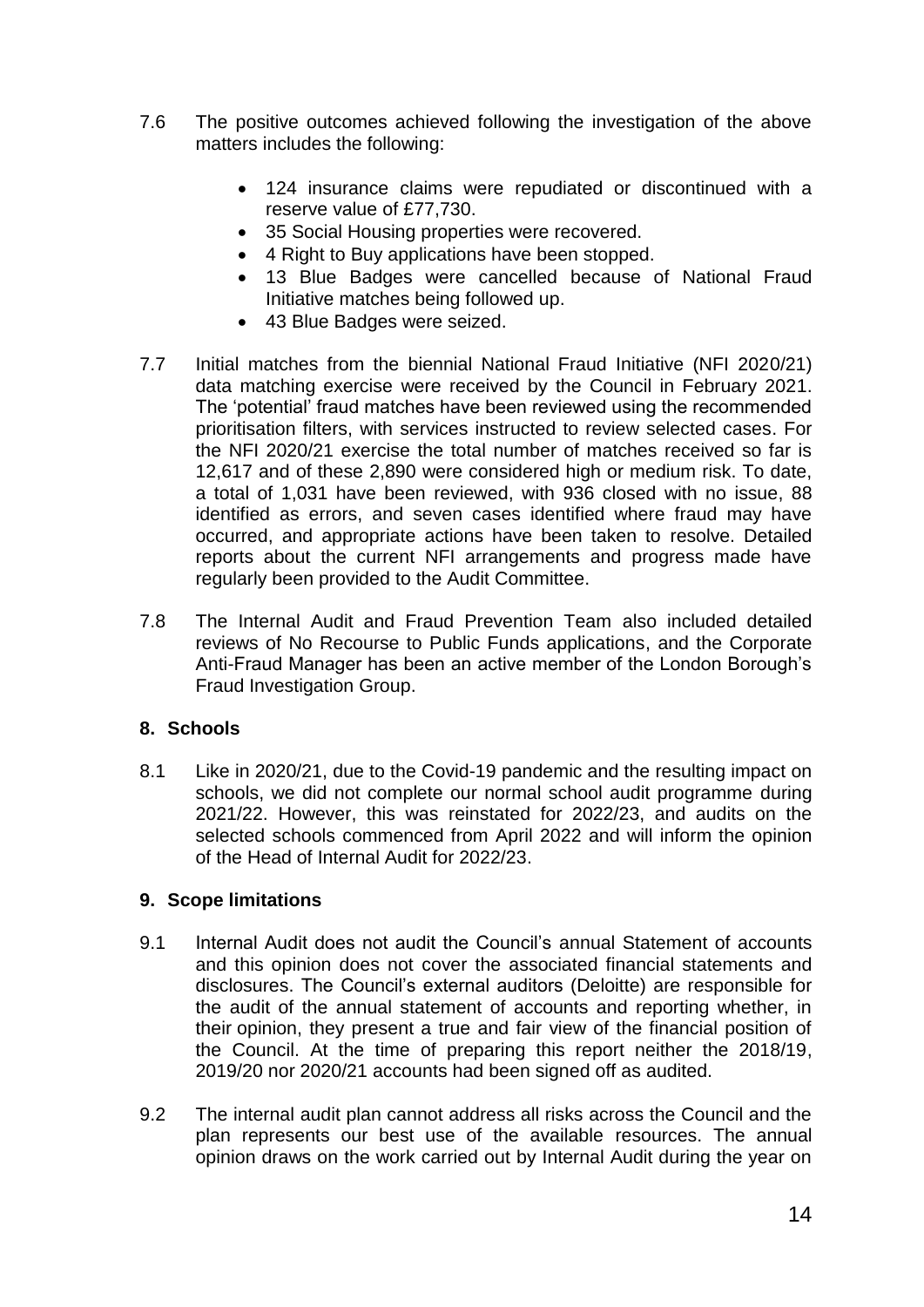the effectiveness of managing those risks identified by the Council and covered by the audit plan. Not all risks fall within our audit plan.

#### **10.Internal Audit Performance**

- 10.1 During the year, the Internal Audit service carried three vacancies. We were unable to recruit to these vacancies due to a previous freeze on recruitment and more recently, difficulties in attracting suitable candidates for the roles. As a result, and building on lessons learnt in 2020/21, when similar resource constraints were present, but the Internal Audit Plan size or approach was not considered in detail (alongside the impact of the COVID-19 pandemic), a revised planning approach was undertaken for 2021/22.
- 10.2 A Draft Internal Audit Plan for 2021/22 was agreed with the Audit Committee in July 2021. This plan had Priority 1 and Priority 2 audits and it was intended that all Priority 1 audits would be completed with the existing resource availability and Priority 2 audits would be subject to filling of vacancies. However, due to continual recruitment issues combined with the delay in procuring an audit partner, the audit plan was subsequently revised and reported to the Audit Committee in December 2021. We aimed to achieve 90% completion of the revised plan to draft report stage by  $30<sup>th</sup>$  May 2022. As at  $31<sup>st</sup>$  May 2022, 84% of the audit plan was complete to at least draft report stage (after deferrals and additions have been considered). It is expected by the end of June 2022, this target will have been met and exceeded.
- 10.3 Continuous development in the quality of the internal audit service remains a key objective. To obtain feedback from the organisation, when final reports are issued a 'Customer Satisfaction Survey' is issued to all officers who receive the report. Respondents are requested to provide an opinion as to the effectiveness of the audit and the relevancy of the audit recommendations provided.
- 10.4 For 2021/22, out of the 25 satisfaction surveys sent out for final reports (including Tower Hamlets Homes) 15 completed surveys were received. All 15 surveys have reported back positive outcomes indicating that the recommendations made in the internal audit report will lead to improvement in the control environment.
- 10.5 Last year, to identify any improvements for the Internal Audit service, we sought the views of management across the Council through a short perception survey. During 2021/22, we have taken on board feedback received to further improve how we engage with stakeholders across the Council. This has included, how insightful, future focused and proactive we are, our reporting, how we share good practice and our Quality Assurance and Improve Programme.
- 10.6 This was the first time such a survey had been undertaken and we will repeat this survey as part of 2022/23 to measure our performance and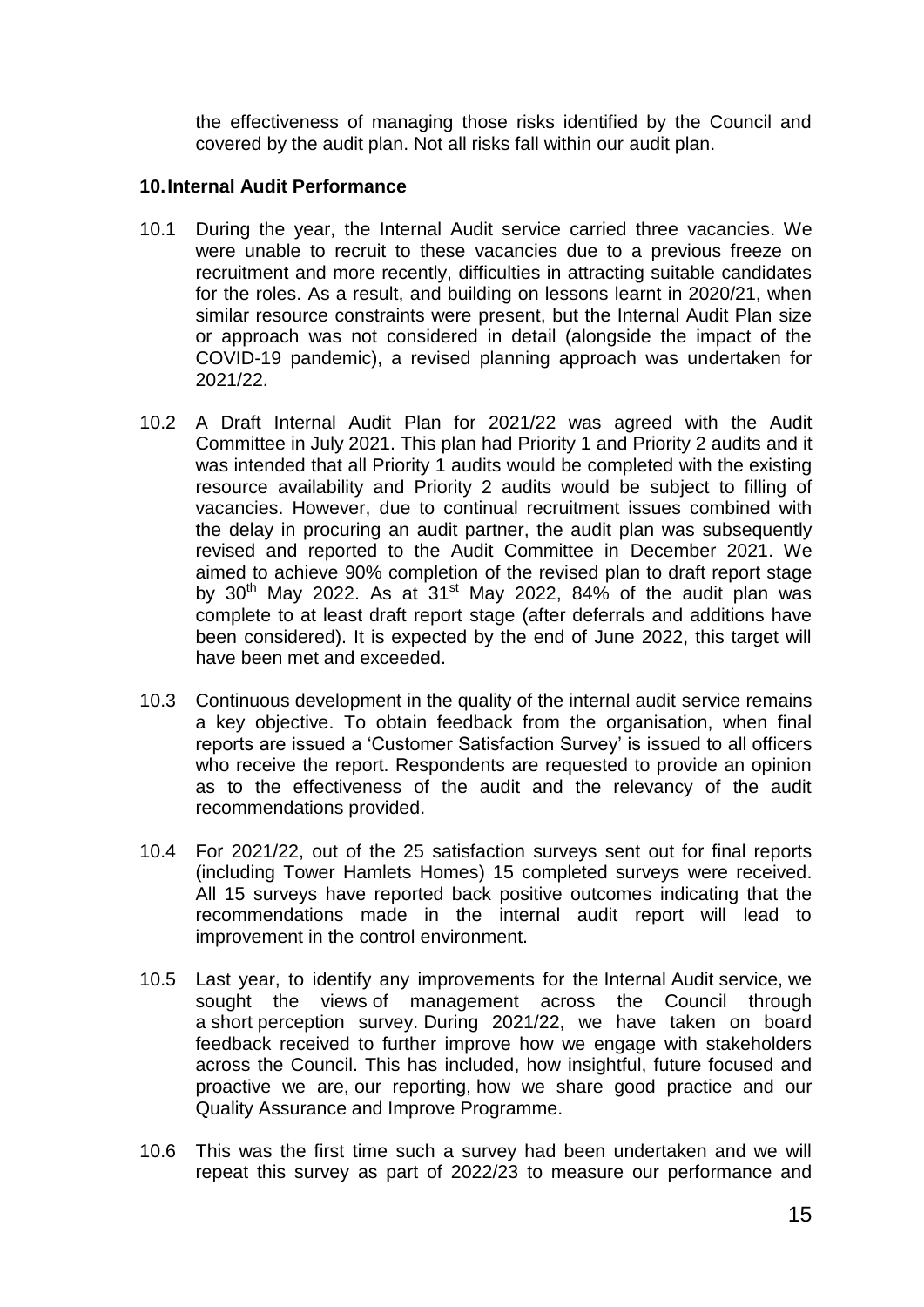progress and report the results to the Corporate Leadership Team and the Audit Committee.

## **11.Internal Audit's Independence**

11.1 During the year, the Head of Internal Audit was also responsible for the Council's Risk Management and Insurance services. To manage the risk to organisational independence both the Risk Management and Insurance functions have been previously audited by the audit contractor and each audit was sponsored by the Divisional Director for Finance, Procurement and Audit; the outcomes of these audits have been reported to the Audit Committee. These services will be separately audited again in 2022/23. In all other respects Internal Audit has operated independently of the organisation and there were no compromises of Internal Audit's independence in its operation this year.

#### **12.Conformance with the Public Sector Internal Audit Standards and the Quality Assurance and Improvement Programme**

- 12.1 During 2020/21, a self-assessment of Internal Audit's compliance with the Public Sector Internal Audit Standards was undertaken. The selfassessment concluded that out of the 56 areas of compliance, there were two standards where the current internal audit practices were only partially conforming; in all other respects, the service was complaint with the Public Sector Internal Audit Standards.
- 12.2 We have reviewed this self-assessment for 2021/22, and concluded that there has been no change to the outcomes from the 2020/21, with the same two standards where it was felt internal audit practices were only partially compliant, being:

| Areas of partial conformance                    | <b>Planned action</b>                                                                                                                                                                                                 |
|-------------------------------------------------|-----------------------------------------------------------------------------------------------------------------------------------------------------------------------------------------------------------------------|
| Adequacy of resources.                          | Resources remain a challenge but<br>will be supplemented through a<br>contract with an external provider<br>following the completion of the<br>current re-procurement.                                                |
| Coordination with other assurance<br>providers. | In the prior year, we committed to<br>coordination with other assurance<br>providers where applicable. It was<br>planned that Assurance Mapping<br>would be conducted in 2021/22 to<br>develop this approach further. |
|                                                 | However, due to resourcing<br>constrains this has not been formally<br>conducted and remains on our action<br>plan to complete to fully comply with<br>this standard.                                                 |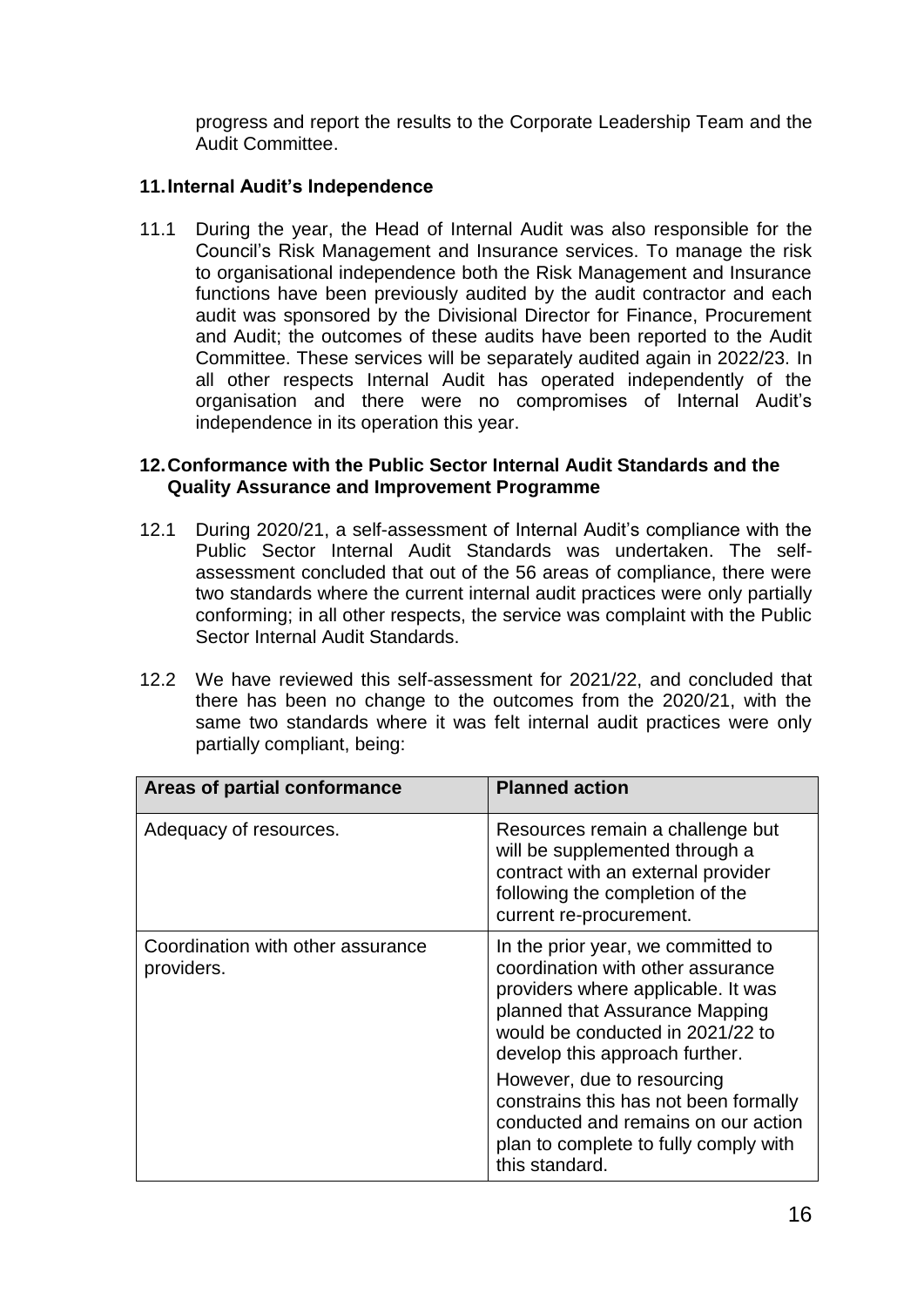- 12.3 An action plan has been developed to address the areas of partial conformance and progress against this plan will be reported to the Audit Committee.
- 12.4 The self-assessment confirmed that we are fully complying with the Code of Ethics, and this has not changed for 2021/22. The service will be subject to an independent External Quality Assessment in 2022/23, planned for Q3. The results of which will be reported to the Corporate Leadership Team and the Audit Committee.
- 12.5 Some work is required to be fully compliant with the standards. Whilst there are standards that require further work, I am of the view that the level of compliance does not impact on my ability to provide an annual opinion over the Council's arrangements for governance, risk management and control.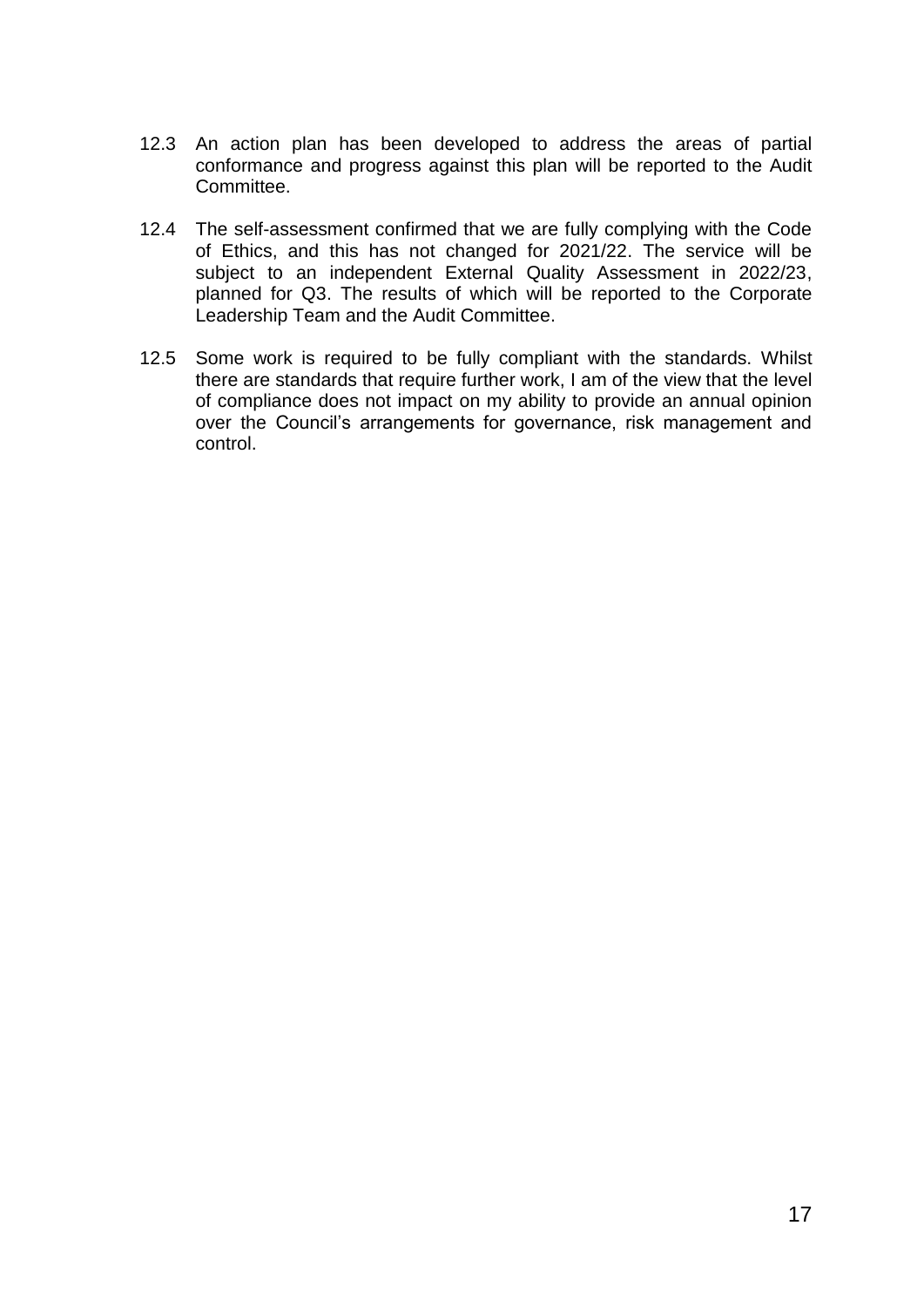# **Appendix A**

# **Summaries of Finalised Internal Audits**

| <b>Assurance level</b> | <b>Significance</b> | <b>Directorate</b>          | <b>Audit title</b>                                           |
|------------------------|---------------------|-----------------------------|--------------------------------------------------------------|
| <b>Limited</b>         | Extensive           | Corporate                   | <b>Purchase Cards</b>                                        |
| <b>Limited</b>         | Extensive           | Resources                   | IT Access Control Management                                 |
| <b>Limited</b>         | <b>Extensive</b>    | Resources                   | <b>SQL Management</b>                                        |
| Reasonable             | Extensive           | Resources                   | <b>Creditors</b>                                             |
| <b>Reasonable</b>      | <b>Extensive</b>    | <b>Children and Culture</b> | Multi Agency Safeguarding Hub                                |
| Reasonable             | <b>Extensive</b>    | <b>Children and Culture</b> | <b>Contract Services Improvement Plan</b>                    |
| Reasonable             | Moderate            | Resources                   | <b>Empty Property Rates and Inspections</b>                  |
| <b>Not Applicable</b>  | <b>Extensive</b>    | Corporate                   | <b>Business Continuity Plans Testing - Consultancy Audit</b> |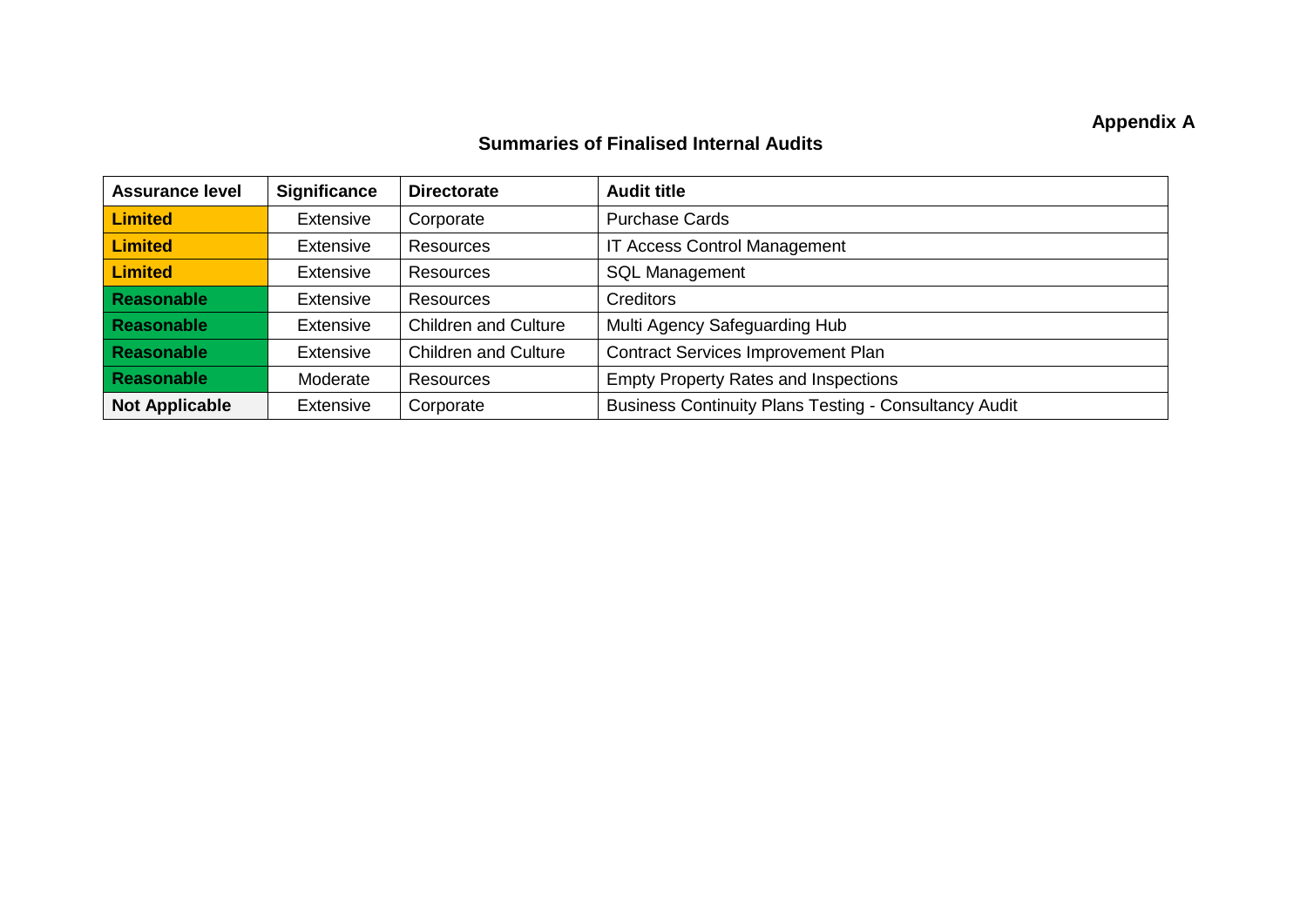## **Limited / Reasonable Assurance**

| <b>Title</b>                                          | Date of<br>Report | <b>Comments / Findings</b>                                                                                                                                                                                                                                                                                                                                                                                  | <b>Scale of</b><br><b>Service</b> | <b>Assurance</b><br>Level |
|-------------------------------------------------------|-------------------|-------------------------------------------------------------------------------------------------------------------------------------------------------------------------------------------------------------------------------------------------------------------------------------------------------------------------------------------------------------------------------------------------------------|-----------------------------------|---------------------------|
| Control and<br>Monitoring of<br><b>Purchase Cards</b> | May 2022          | This audit sought to provide assurance over the systems in place for<br>controlling and monitoring payments made by using the Council's Corporate<br>Purchase Card facility. The total amount procured using payment cards<br>between April 2021 and March 2022 was £626,000. There were some 6500<br>purchase card transactions during the year.                                                           | Extensive                         | <b>Limited</b>            |
|                                                       |                   | The following areas of good practice were reported:                                                                                                                                                                                                                                                                                                                                                         |                                   |                           |
|                                                       |                   | Procurement retained copies of all Purchase Card application forms<br>along with the completed NatWest User Agreement Form, to ensure a<br>full audit trail.                                                                                                                                                                                                                                                |                                   |                           |
|                                                       |                   | Monthly Purchase Card expenditure reports were issued to all<br>$\bullet$<br>designated Directorate Officers with budget responsibility. The report<br>highlighted monthly expenditure for each card user, non-reviewed<br>transaction, and non-approved transactions.                                                                                                                                      |                                   |                           |
|                                                       |                   | Where leavers were notified to procurement, evidence showed that the<br>$\bullet$<br>bank was notified, and the cards had been duly cancelled.                                                                                                                                                                                                                                                              |                                   |                           |
|                                                       |                   | The following key issues and risks were reported:                                                                                                                                                                                                                                                                                                                                                           |                                   |                           |
|                                                       |                   | Although there were procedures in place which were available to staff on<br>$\bullet$<br>the Intranet, these procedures were out of date, dating back to 2017 and<br>did not reflect the current practices that are now in operation.                                                                                                                                                                       |                                   |                           |
|                                                       |                   | Testing of 30 purchase card applications (10 new and 20 existing<br>$\bullet$<br>applications) showed that 4 applicants had not physically signed the form<br>agreeing to the terms and conditions for the card use; 5 had no signature<br>of the approving officer; 6 did not have the signature of Budget holder or<br>Agresso Approver for the cost centre; and 3 had no Finance Officers'<br>signature. |                                   |                           |
|                                                       |                   | We identified 8 cardholders whose purchase cards were showing as                                                                                                                                                                                                                                                                                                                                            |                                   |                           |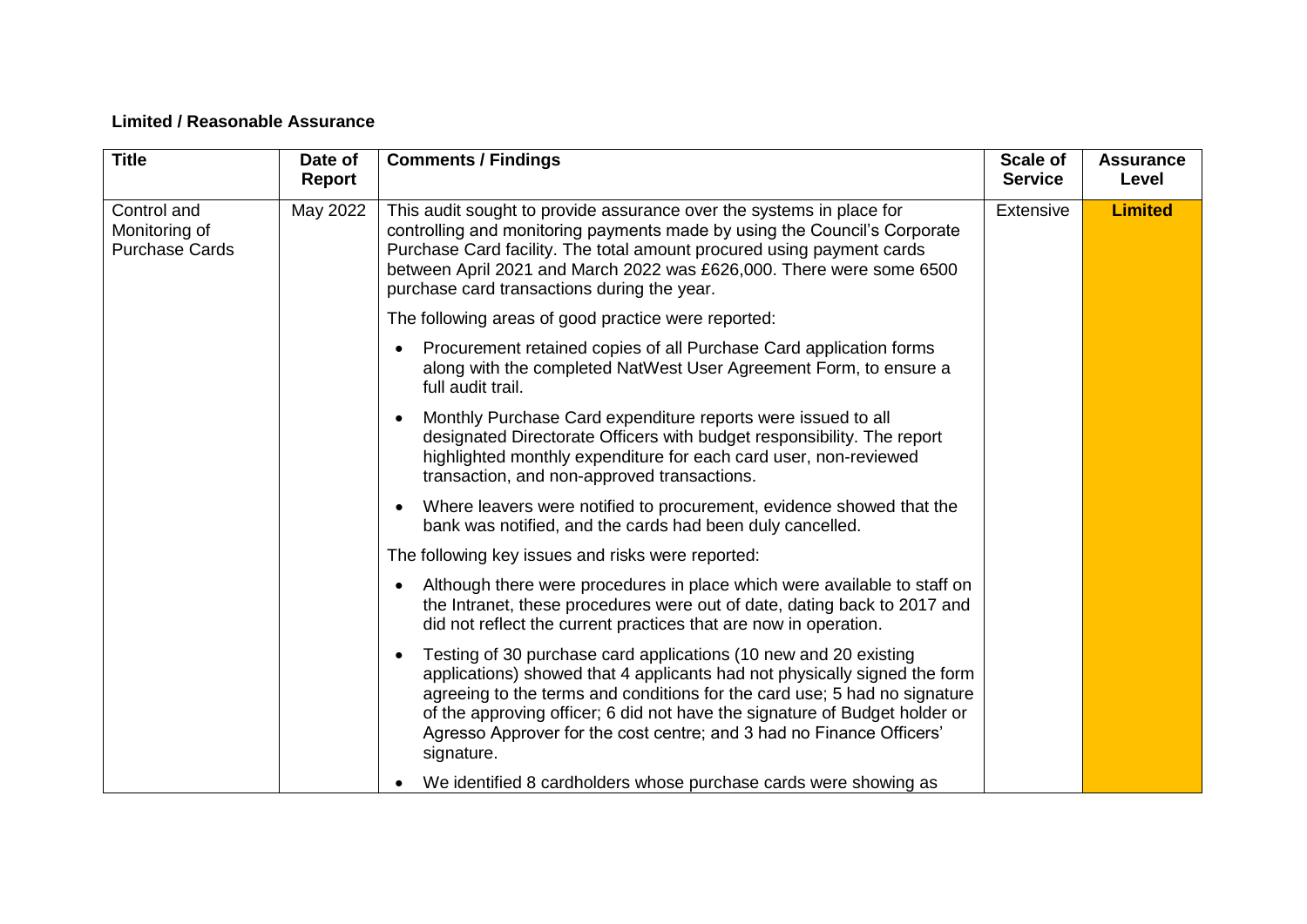| <b>Title</b>                              | Date of<br><b>Report</b> | <b>Comments / Findings</b>                                                                                                                                                                                                                                                                                                                                                                                                                                                                                                          | <b>Scale of</b><br><b>Service</b> | <b>Assurance</b><br>Level |
|-------------------------------------------|--------------------------|-------------------------------------------------------------------------------------------------------------------------------------------------------------------------------------------------------------------------------------------------------------------------------------------------------------------------------------------------------------------------------------------------------------------------------------------------------------------------------------------------------------------------------------|-----------------------------------|---------------------------|
|                                           |                          | "Active" within the IT system (SDOL), had left the Council. Two of these<br>had left in 2017 and 2019, respectively. Although it was confirmed that<br>there were no card transactions after the leaving dates, the Active users<br>on the IT system needed to be reviewed.                                                                                                                                                                                                                                                         |                                   |                           |
|                                           |                          | Card holders are required to retain Receipts to preserve audit trail and to<br>enable the approving officer to approve the transaction. However, testing<br>showed that Receipts for purchase card transactions were not being<br>retained by the card holders and uploaded onto the SDOL system. Some<br>21% of total receipts had not been uploaded. This has therefore,<br>weakened the checking and approval control. In addition, if receipts were<br>not kept, this would undermine the VAT return and claim for the Council. |                                   |                           |
|                                           |                          | As part of our testing, we looked at transactions from a Value for Money<br>$\bullet$<br>perspective as well as compliance with the CEO's directive on non-<br>essential expenditure for purchases made. We identified a number of<br>these transactions that we considered not to be Value for Money, nor<br>complying with the directive on non-essential expenditure. These were<br>referred to Directorates for further assessment.                                                                                             |                                   |                           |
|                                           |                          | Transactions should only be approved by the Budget holder, or the<br>approver set up on Agresso with the responsibility for the Cost Centre.<br>Our review showed that those Services without a purchase card<br>allocated to them, requested Business Support Transaction Hub to make<br>the purchase on their behalf, and to code the expenditure to the<br>appropriate Cost Centre. However, these arrangements and required<br>controls were not reflected in the Purchase Card User Guidance Manual.                           |                                   |                           |
|                                           |                          | All findings and actions were agreed with the Interim Head of Procurement<br>and Final report was issued to the Director of Finance, Procurement and<br>Audit and all Corporate Directors.                                                                                                                                                                                                                                                                                                                                          |                                   |                           |
| Management of IT<br><b>Access Control</b> | May 2022                 | The purpose of this audit was to provide assurance that adequate controls<br>were in place to allow appropriate access to the Council's IT network.<br>Ensuring that access to data is restricted to authorised persons is of vital                                                                                                                                                                                                                                                                                                 | Extensive                         | <b>Limited</b>            |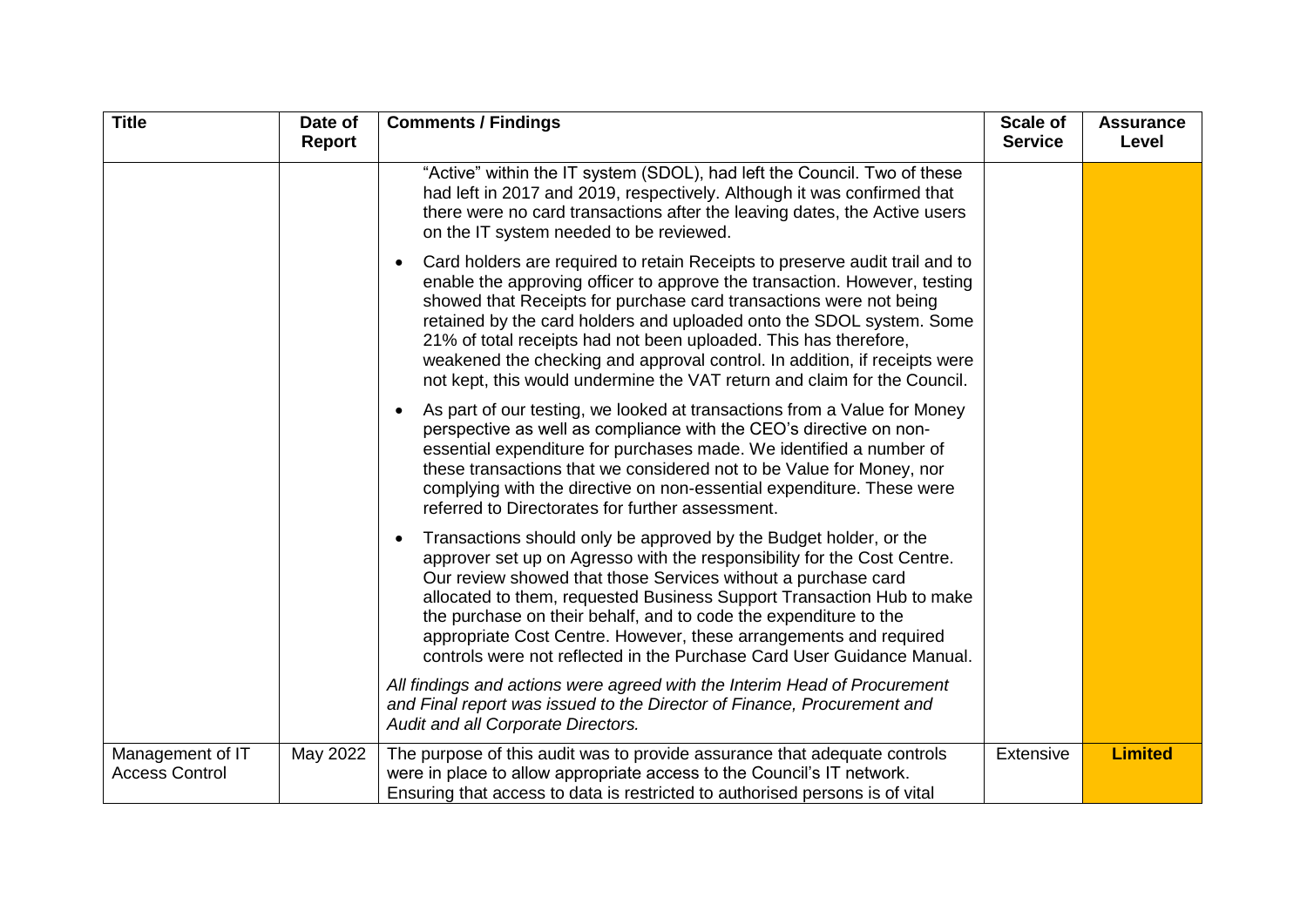| <b>Title</b> | Date of<br><b>Report</b> | <b>Comments / Findings</b>                                                                                                                                                                                                                                                                                                                                                  | Scale of<br><b>Service</b> | <b>Assurance</b><br>Level |
|--------------|--------------------------|-----------------------------------------------------------------------------------------------------------------------------------------------------------------------------------------------------------------------------------------------------------------------------------------------------------------------------------------------------------------------------|----------------------------|---------------------------|
|              |                          | importance to LBTH. In the event of an information security breach, the<br>Council must be able to demonstrate that it had put in place appropriate<br>procedural and technological security measures and access controls to<br>manage these risks.                                                                                                                         |                            |                           |
|              |                          | Our key findings from this audit include the following:                                                                                                                                                                                                                                                                                                                     |                            |                           |
|              |                          | We found that the Council's domain password policy (via system<br>settings) is not appropriate and non-compliant with the Council's Access<br>Control Policy.                                                                                                                                                                                                               |                            |                           |
|              |                          | Our sample testing identified that the starters' access was granted on an<br>average of three days after an employee joining the Council.                                                                                                                                                                                                                                   |                            |                           |
|              |                          | We found that there is no formal, documented, or operational monitoring<br>$\bullet$<br>and reporting controls in place to govern the Council's approach to<br>access, authentication, and password management activities to ensure<br>the security of Council's IT network and access to their information<br>systems, as required by the Council's Access Control Policy. |                            |                           |
|              |                          | We found that the Council's Access Control Policy was last reviewed in<br>$\bullet$<br>in July 2020 and is due a review. We also identified some gaps in the<br>policy when compared with good practice.                                                                                                                                                                    |                            |                           |
|              |                          | Our analysis of Domain Administration Accounts identified one duplicate<br>account for existing domain user accounts, four generic accounts and 29<br>service accounts. No documented business reason was provided to<br>support the existence of the generic and service accounts.                                                                                         |                            |                           |
|              |                          | We found that there are no formal arrangements in place for reviewing<br>domain or privileged administrator access accounts on Active Directory,<br>on a regular basis.                                                                                                                                                                                                     |                            |                           |
|              |                          | Our sample testing identified that the leavers' access was revoked on an<br>average of seven days after an employee left the Council.                                                                                                                                                                                                                                       |                            |                           |
|              |                          | All findings and actions were agreed with the Director of IT and final report                                                                                                                                                                                                                                                                                               |                            |                           |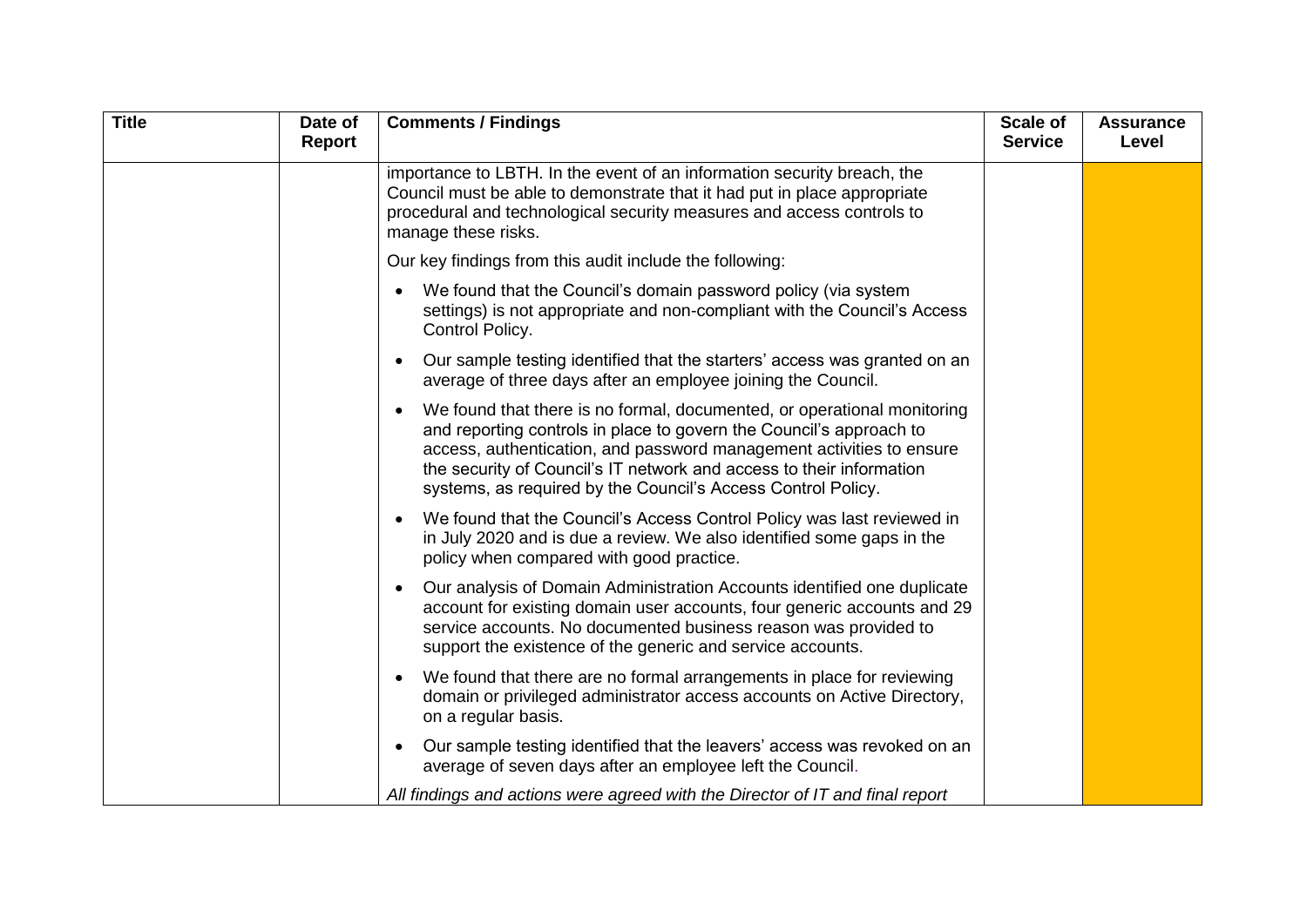| <b>Title</b>          | Date of<br>Report | <b>Comments / Findings</b>                                                                                                                                                                                                                                                                                                                                                                                                                                                                                                                                                  | <b>Scale of</b><br><b>Service</b> | <b>Assurance</b><br>Level |
|-----------------------|-------------------|-----------------------------------------------------------------------------------------------------------------------------------------------------------------------------------------------------------------------------------------------------------------------------------------------------------------------------------------------------------------------------------------------------------------------------------------------------------------------------------------------------------------------------------------------------------------------------|-----------------------------------|---------------------------|
|                       |                   | was issued to the Corporate Director - Resources.                                                                                                                                                                                                                                                                                                                                                                                                                                                                                                                           |                                   |                           |
| <b>SQL Management</b> | <b>June 2022</b>  | The purpose of this audit was to review the Council's SQL Server database<br>infrastructure and provide an assessment of the effectiveness of internal<br>controls and operating efficiency of the database servers in storing business<br>data, and access to confidential customer data stored.                                                                                                                                                                                                                                                                           | Extensive                         | <b>Limited</b>            |
|                       |                   | The following areas of good practice were identified during our review:                                                                                                                                                                                                                                                                                                                                                                                                                                                                                                     |                                   |                           |
|                       |                   | Through our testing we confirmed that multi-factor authentication (MFA)<br>$\bullet$<br>was used for external access into the Council's servers, through<br>Microsoft Windows Virtual Desktop (WVD).                                                                                                                                                                                                                                                                                                                                                                        |                                   |                           |
|                       |                   | The Council uses Azure Blob (Binary Large Object) Storage for its<br>$\bullet$<br>backup solution. We confirmed, through review of backup logs, that all<br>12 SQL servers, are backed up daily, with a Full Backup performed for<br>System Databases and User Databases.                                                                                                                                                                                                                                                                                                   |                                   |                           |
|                       |                   | The following key findings and risks were reported:                                                                                                                                                                                                                                                                                                                                                                                                                                                                                                                         |                                   |                           |
|                       |                   | Our testing of a random sample of 10 SQL users found 4/10 (40%)<br>$\bullet$<br>instances where SQL accounts belonged to a former employee, with one<br>of the four flagged being a third-party user account. In addition, there<br>was no proactive regular monitoring of the SQL user accounts which<br>would mean any unauthorised access or anomalies/errors regarding user<br>activity may not be detected / rectified. In addition, our analysis of the<br>SQL user listing noted that there was no clear distinction between<br>internal and external user accounts. |                                   |                           |
|                       |                   | We found that the Council's domain password policy (via system<br>$\bullet$<br>settings) is not appropriate and non-compliant with the Council's Access<br>Control Policy. The same finding and corresponding recommendation<br>were raised in the Access Control Management audit report and<br>therefore not included in this report.                                                                                                                                                                                                                                     |                                   |                           |
|                       |                   | Through discussions held with management, we noted that the Council                                                                                                                                                                                                                                                                                                                                                                                                                                                                                                         |                                   |                           |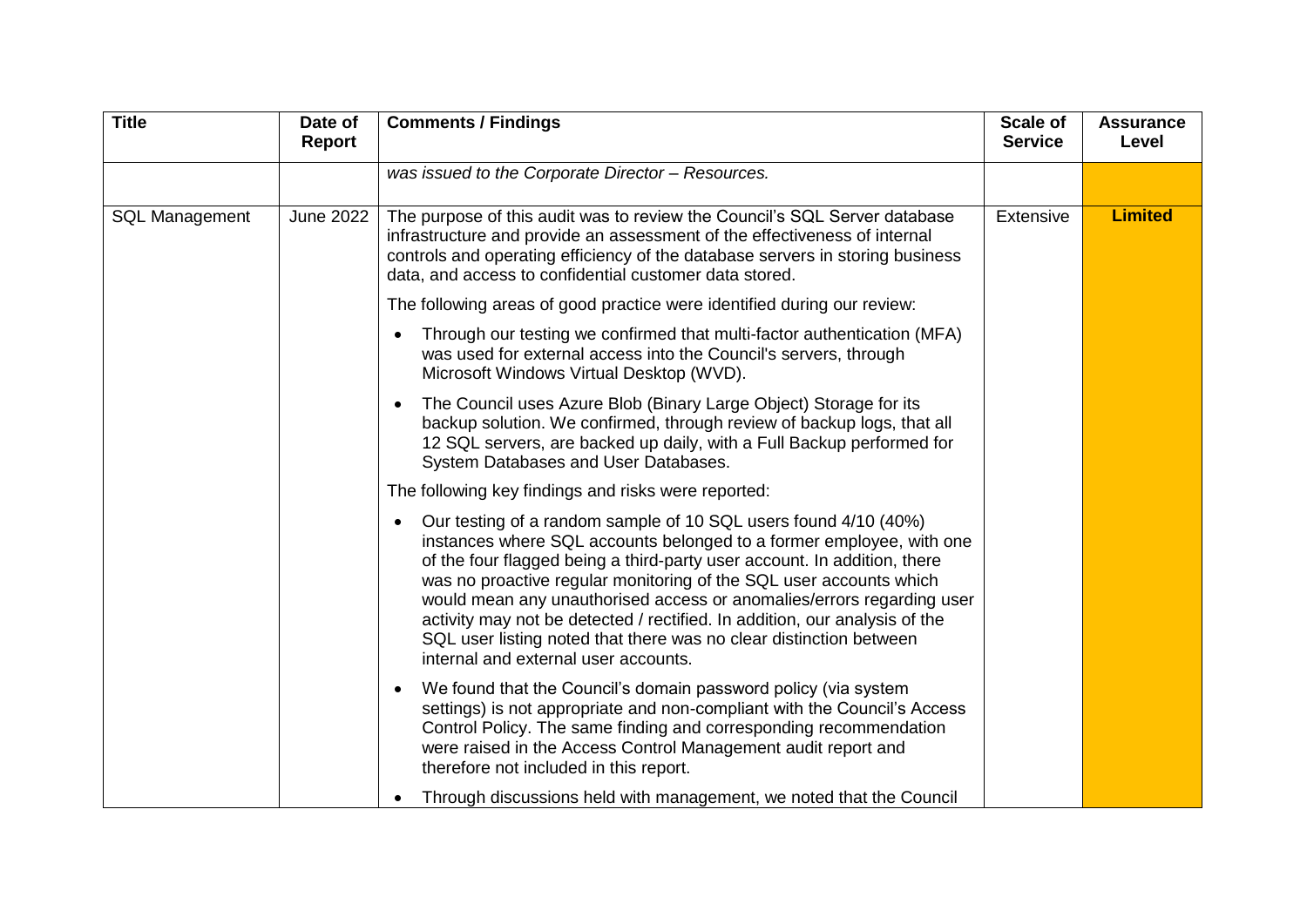| <b>Title</b>                      | Date of<br><b>Report</b> | <b>Comments / Findings</b>                                                                                                                                                                                                                                                                                                                                                                                                                                                                                                                     | <b>Scale of</b><br><b>Service</b> | <b>Assurance</b><br>Level |
|-----------------------------------|--------------------------|------------------------------------------------------------------------------------------------------------------------------------------------------------------------------------------------------------------------------------------------------------------------------------------------------------------------------------------------------------------------------------------------------------------------------------------------------------------------------------------------------------------------------------------------|-----------------------------------|---------------------------|
|                                   |                          | does not make use of SQL database encryption such as TDE or 'Always<br>On' encryption for specific databases which contain sensitive data.<br>Exploring such encryption mechanisms for relevant databases may<br>support a greater level of protection where sensitive datasets are held.                                                                                                                                                                                                                                                      |                                   |                           |
|                                   |                          | The latest SQL vulnerability assessments carried out for TOW-AZS-P-<br>$\bullet$<br>SQL02 (Tribal EIS and Synergy databases) in March 2022 reported two<br>high and seven medium risk findings, which were yet to be addressed by<br>the Council. If such findings are not rectified in a timely basis, this could<br>impair the infrastructure and systems susceptibility to attacks. Since the<br>report, management are progressing actions with the relevant vendors to<br>resolve the issues.                                             |                                   |                           |
|                                   |                          | All findings and actions were agreed with the Head of Business Applications<br>and Governance Manager (IT) and final report was issued to the Director of<br>IT and the Corporate Director - Resources.                                                                                                                                                                                                                                                                                                                                        |                                   |                           |
| <b>Creditors Systems</b><br>Audit | May 2022                 | The Creditors function involves processing of invoices for payment, including<br>confirming that goods/services have been appropriately ordered and received<br>and that invoices have been approved prior to making prompt payment. The<br>council requires a purchase order to be raised and approved for all<br>purchases, which must also be matched to the invoice, in addition to having a<br>goods receipt note in place. Between April 2021 and December 2021, a total<br>of some £643M of creditor payments were made by the Council. | Extensive                         | <b>Reasonable</b>         |
|                                   |                          | The following areas of good practices were identified during our review:                                                                                                                                                                                                                                                                                                                                                                                                                                                                       |                                   |                           |
|                                   |                          | There were policies and procedure notes in place for the accounts<br>$\bullet$<br>payable system. These were reviewed bi-annually and were kept up to<br>date.                                                                                                                                                                                                                                                                                                                                                                                 |                                   |                           |
|                                   |                          | There was an adequate segregation of duties in place throughout the<br>$\bullet$<br>payment process, due to the built-in controls and workflows within<br>Agresso and Requisition to Pay (R2P) systems. The amendment to<br>supplier data and the set-up of new suppliers within the system was                                                                                                                                                                                                                                                |                                   |                           |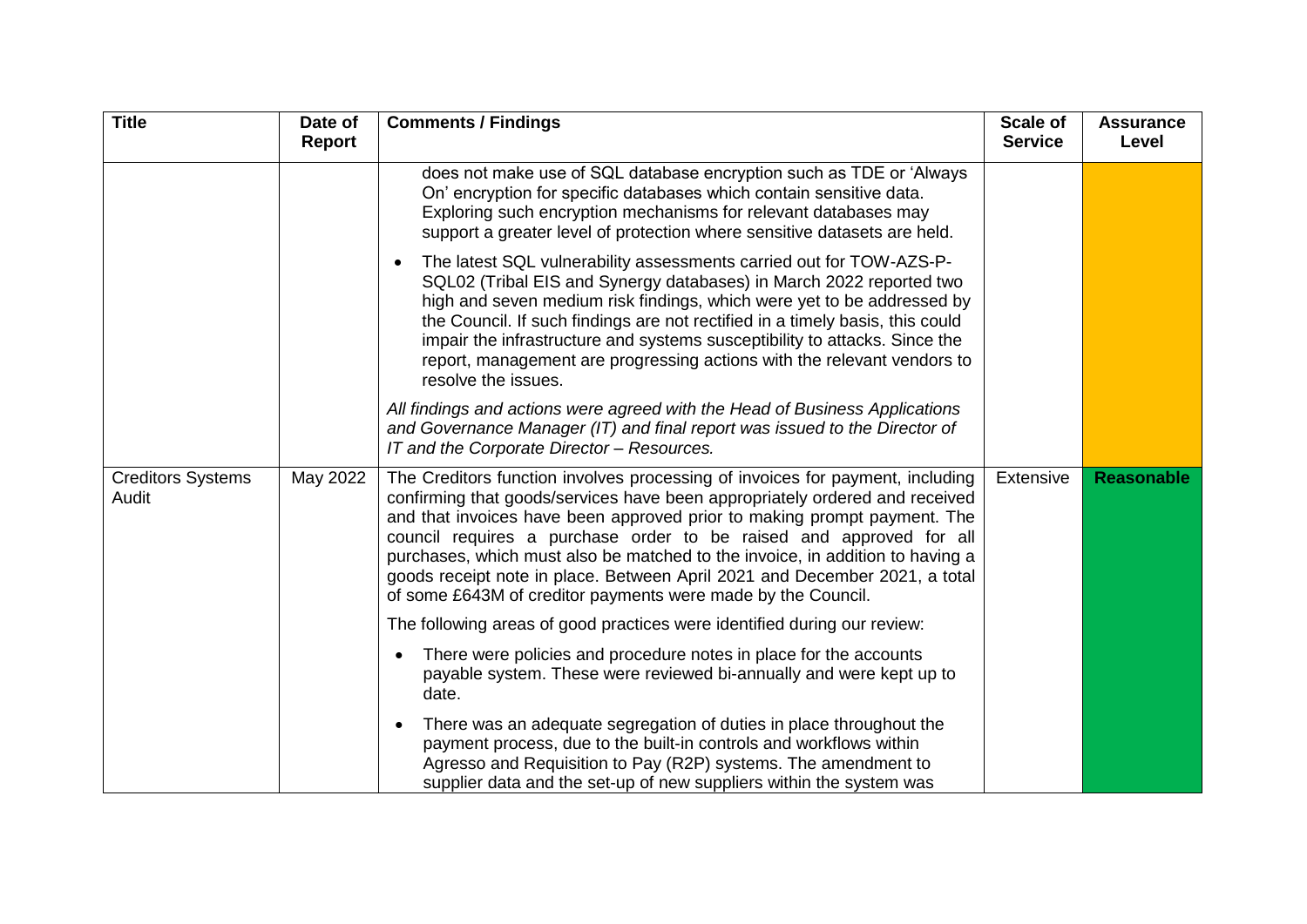| <b>Title</b> | Date of<br><b>Report</b> | <b>Comments / Findings</b>                                                                                                                                                                                                                                                                                                                                                                                                                                                                                                                                                                                                                                                                                                                                   | <b>Scale of</b><br><b>Service</b> | <b>Assurance</b><br>Level |
|--------------|--------------------------|--------------------------------------------------------------------------------------------------------------------------------------------------------------------------------------------------------------------------------------------------------------------------------------------------------------------------------------------------------------------------------------------------------------------------------------------------------------------------------------------------------------------------------------------------------------------------------------------------------------------------------------------------------------------------------------------------------------------------------------------------------------|-----------------------------------|---------------------------|
|              |                          | adequate.                                                                                                                                                                                                                                                                                                                                                                                                                                                                                                                                                                                                                                                                                                                                                    |                                   |                           |
|              |                          | Reconciliations between R2P and the Agresso were carried out daily.<br>The reconciliations were signed and dated by the preparing officer and<br>the reviewing officers.                                                                                                                                                                                                                                                                                                                                                                                                                                                                                                                                                                                     |                                   |                           |
|              |                          | Invoices held in suspense were investigated and cleared daily.                                                                                                                                                                                                                                                                                                                                                                                                                                                                                                                                                                                                                                                                                               |                                   |                           |
|              |                          | The following key findings and risks were reported:                                                                                                                                                                                                                                                                                                                                                                                                                                                                                                                                                                                                                                                                                                          |                                   |                           |
|              |                          | • 4 out of the 20 invoices tested were not processed by the due date and<br>there is the risk that the late payment could possibly result in financial<br>penalties being levied against the Council. In one instance, an invoice<br>had taken over 161 days to be paid.                                                                                                                                                                                                                                                                                                                                                                                                                                                                                     |                                   |                           |
|              |                          | Testing of a sample of 20 paid invoices showed that 5 invoices were<br>received by the Council prior to the purchase orders being raised. The<br>respective invoice values ranged from between £2,730 and £1.0m. We<br>requested the Financial Systems team to run a report on the number of<br>retrospective Purchase Orders raised for the whole of 2021/22 financial<br>year to assess the extent of this practice. The report showed that there<br>were 7,332 paid invoices with a total value of some £44M which were<br>possibly issued in retrospect. This equates to 6.85% of total invoices<br>paid. Raising of purchase orders in retrospect represents non-<br>compliance with the Council's Financial Regulations and Procurement<br>Procedures. |                                   |                           |
|              |                          | BACS payment run reconciliations were performed against the Agresso<br>$\bullet$<br>General Ledger System on a thrice weekly basis. Sample of 10<br>reconciliations were selected for testing, which showed that the<br>reconciliations were carried out in a timely manner. However, these were<br>not independently checked for accuracy and completeness.                                                                                                                                                                                                                                                                                                                                                                                                 |                                   |                           |
|              |                          | A total of 10 CHAPS payments were tested to check whether these were<br>processed in an appropriate manner. It was noted that due to<br>requirements for staff to work remotely, CHAPS payments were                                                                                                                                                                                                                                                                                                                                                                                                                                                                                                                                                         |                                   |                           |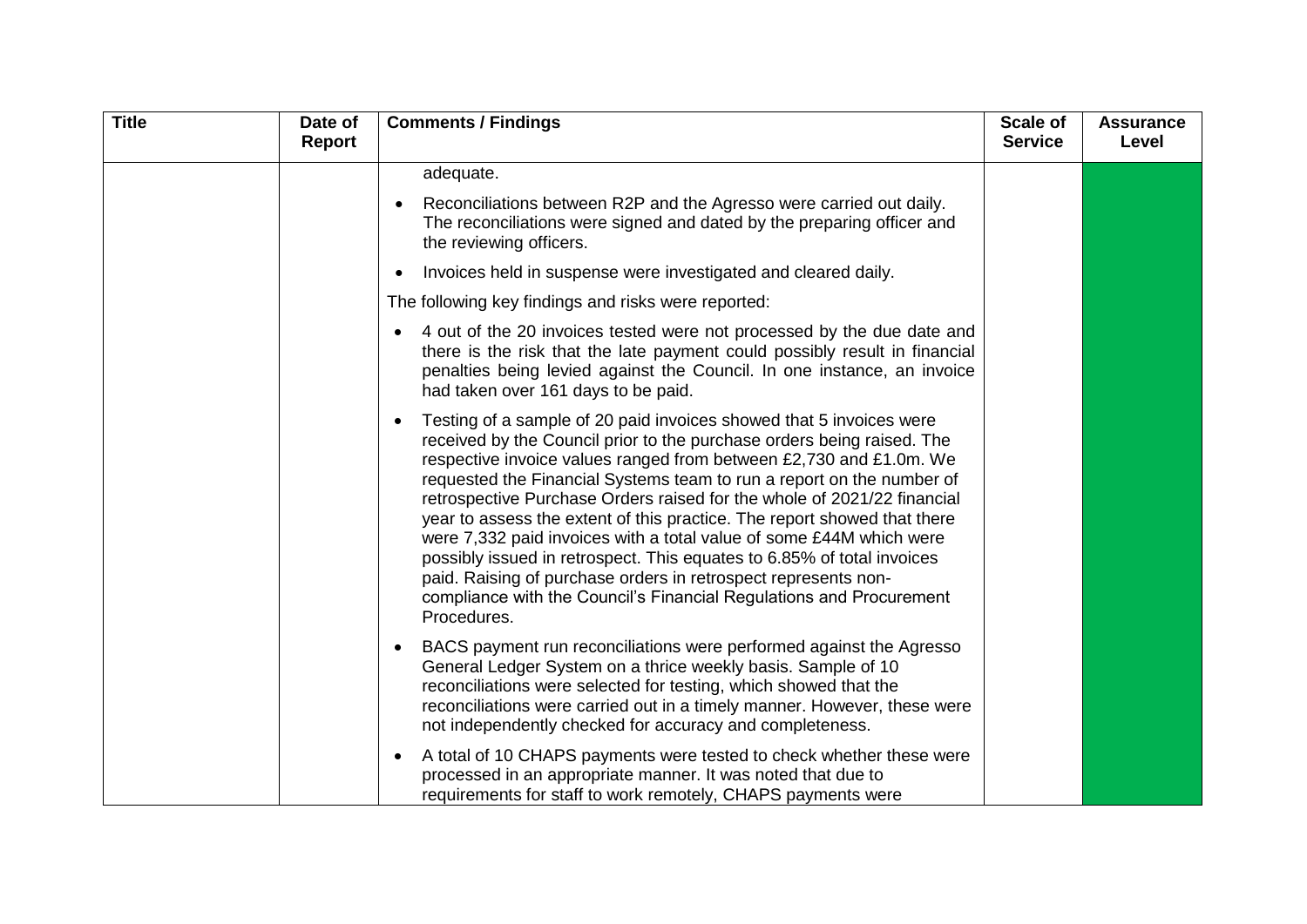| <b>Title</b>                                                | Date of<br>Report | <b>Comments / Findings</b>                                                                                                                                                                                                                                                                                                                                                                                                                                                                                                                                                                                                                                                                                                                                                                   | <b>Scale of</b><br><b>Service</b> | <b>Assurance</b><br>Level |
|-------------------------------------------------------------|-------------------|----------------------------------------------------------------------------------------------------------------------------------------------------------------------------------------------------------------------------------------------------------------------------------------------------------------------------------------------------------------------------------------------------------------------------------------------------------------------------------------------------------------------------------------------------------------------------------------------------------------------------------------------------------------------------------------------------------------------------------------------------------------------------------------------|-----------------------------------|---------------------------|
|                                                             |                   | authorised via email. However, the current procedure for authorising<br>CHAPS payments via email had not been documented in the Treasury<br>Management procedures. Furthermore, the current Directorate list(s) of<br>CHAPS Authorised Signatories required a review and update.                                                                                                                                                                                                                                                                                                                                                                                                                                                                                                             |                                   |                           |
|                                                             |                   | To test leavers had been removed from the IT system, we tested sample<br>$\bullet$<br>of 15 staff leavers. This showed that in 5 cases (33.3%), timely<br>notifications were not received by the Financial Systems team from HR,<br>resulting in delays of between 16 to 95 days in removing users access to<br>Agresso. Of the remaining 10 leavers (66.6%), none were removed on<br>the day of notification or the next working day. These delays ranged from<br>7-40 days.                                                                                                                                                                                                                                                                                                                |                                   |                           |
|                                                             |                   | With regards to Credit Notes, there was currently no written<br>policy/procedure on the management and monitoring of credit notes.<br>Credit Notes report had only recently been re-introduced showing the<br>current outstanding credit notes against each supplier. However, with the<br>current Credit Notes report format, it is not possible to ascertain the<br>value and age of credit notes tied up with suppliers.                                                                                                                                                                                                                                                                                                                                                                  |                                   |                           |
|                                                             |                   | All findings and actions were agreed with the Payments Manager and Head<br>of Financial Systems. Final report was issued to the Director of Finance,<br>Procurement and Audit and to the Corporate Director - Resources.                                                                                                                                                                                                                                                                                                                                                                                                                                                                                                                                                                     |                                   |                           |
| Management of<br>Multi Agency<br>Safeguarding Hub<br>(MASH) | April 2022        | This audit reviewed the adequacy and soundness of management control<br>over the Multi-Agency Safeguarding Hub (MASH). The MASH was developed<br>by the police, local authorities, and other agencies to co-locate safeguarding<br>agencies and their data into a secure, research and decision-making unit.<br>This was in response to the inability of agencies, on occasions to effectively<br>share information which has been the comment of numerous Serious Case<br>Reviews and public enquiries. The MASH in Tower Hamlets is the single<br>point of entry for all referrals regarding safeguarding and welfare concerns for<br>a child or young person (unborn to 17 years). The MASH receives contacts<br>through a variety of methods such as telephone, email, and letter. These | Extensive                         | <b>Reasonable</b>         |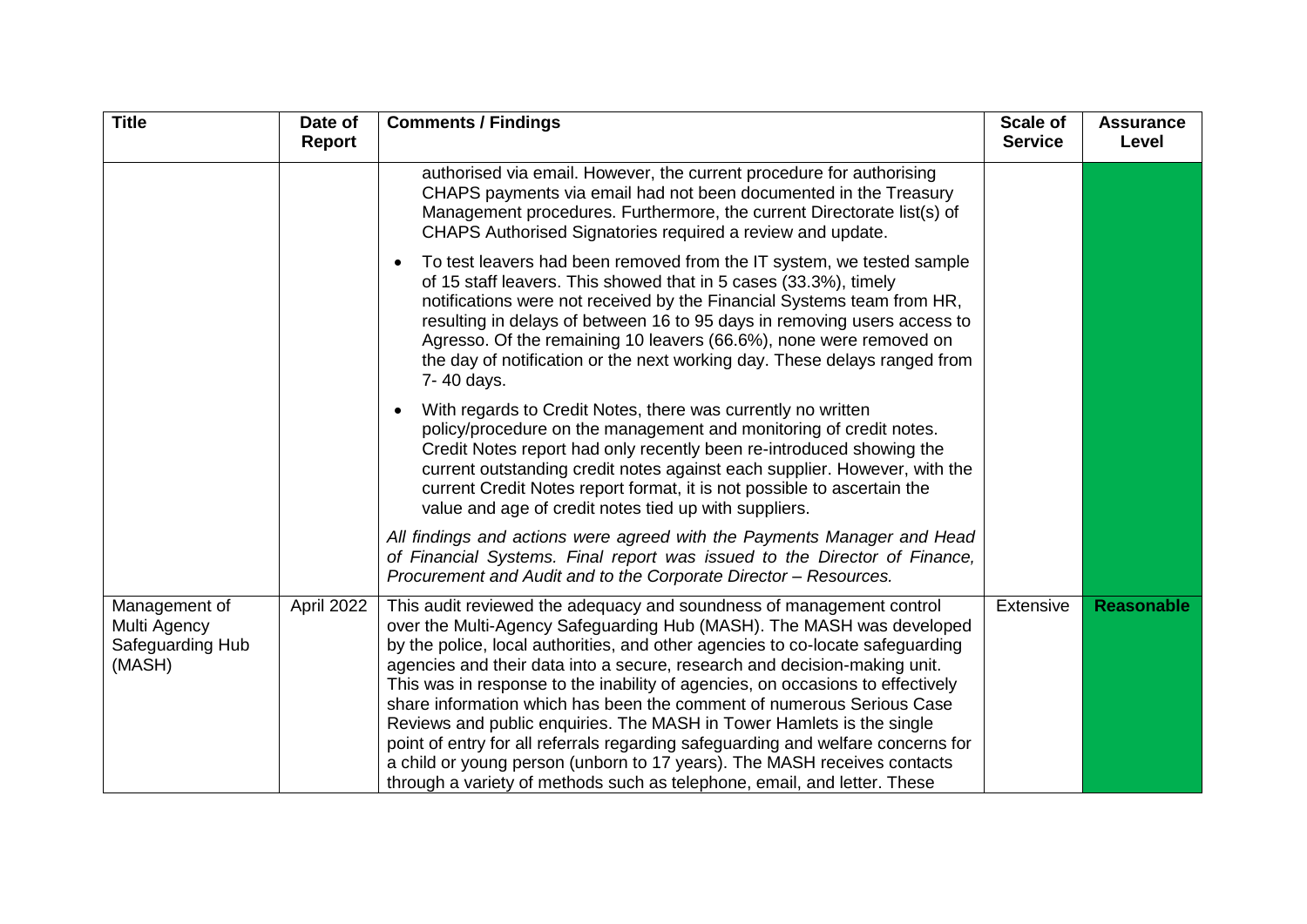| <b>Title</b> | Date of<br><b>Report</b> | <b>Comments / Findings</b>                                                                                                                                                                                                                                                                                                                                                                               | <b>Scale of</b><br><b>Service</b> | <b>Assurance</b><br>Level |
|--------------|--------------------------|----------------------------------------------------------------------------------------------------------------------------------------------------------------------------------------------------------------------------------------------------------------------------------------------------------------------------------------------------------------------------------------------------------|-----------------------------------|---------------------------|
|              |                          | contacts are made by professionals, members of the public and service<br>users.                                                                                                                                                                                                                                                                                                                          |                                   |                           |
|              |                          | The audit review identified the following areas of good practice:                                                                                                                                                                                                                                                                                                                                        |                                   |                           |
|              |                          | There was an Information Sharing Protocol, which was revised In<br>October 2021.                                                                                                                                                                                                                                                                                                                         |                                   |                           |
|              |                          | There was a detailed operational protocol to guide the MASH team.<br>$\bullet$                                                                                                                                                                                                                                                                                                                           |                                   |                           |
|              |                          | Audit testing of a sample of 20 referrals showed that procedures<br>concerning consent had been complied with in all cases.                                                                                                                                                                                                                                                                              |                                   |                           |
|              |                          | The performance of the screening processes undertaken by the MASH<br>$\bullet$<br>team was measured, scrutinised, and reported on regularly.                                                                                                                                                                                                                                                             |                                   |                           |
|              |                          | The Service Head chairs quarterly MASH implementation meetings<br>where detailed performance reports are reviewed with key partners.                                                                                                                                                                                                                                                                     |                                   |                           |
|              |                          | Procedures require that each contact be screened, and a RAG rating<br>$\bullet$<br>applied. This was done in 19 cases in our sample of 20. The exception<br>related to a request for information from another local authority.                                                                                                                                                                           |                                   |                           |
|              |                          | The following key issues were highlighted:                                                                                                                                                                                                                                                                                                                                                               |                                   |                           |
|              |                          | Procedures require that all contacts be recorded immediately on receipt<br>$\bullet$<br>using the multi-agency referral form. Audit testing of a sample of 20<br>contacts from a total of 16341 contacts received between October 2020<br>and September 2021, showed that in one instance a request for<br>information was not loaded on MOSAIC as contact until 12 weeks after it<br>had been received. |                                   |                           |
|              |                          | In another case, a request for information should have been responded<br>$\bullet$<br>to within 24 hours but was not responded to until 2 months after it had<br>been received. The latter case had been identified by the MASH<br>manager through their weekly monitoring.                                                                                                                              |                                   |                           |
|              |                          | In 6 of 19 cases, the letter to the referrer took more than the required 48                                                                                                                                                                                                                                                                                                                              |                                   |                           |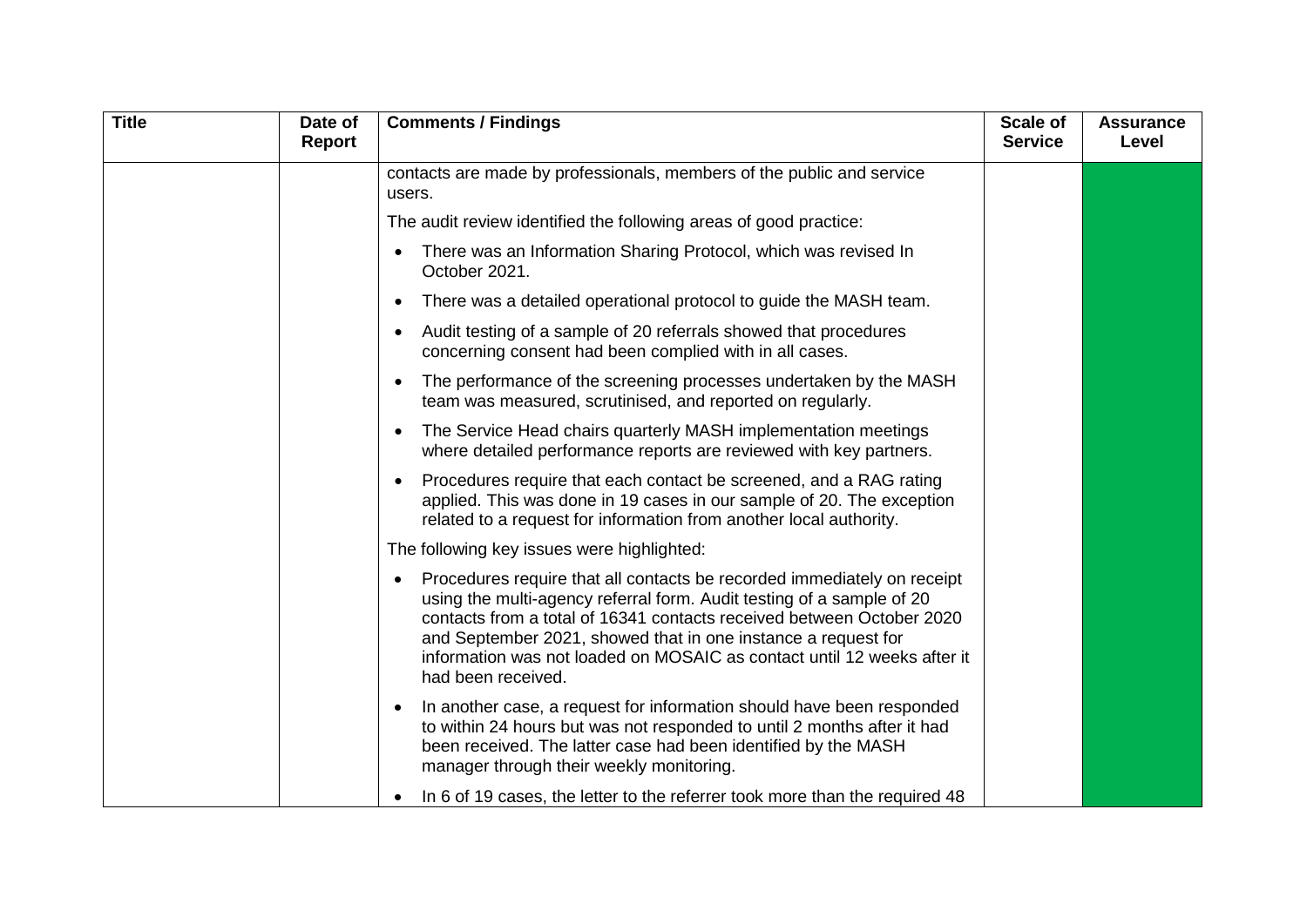| <b>Title</b>                                                                         | Date of<br><b>Report</b> | <b>Comments / Findings</b>                                                                                                                                                                                                                                                                                                                                                                                                                                                                                                                                                                                  | Scale of<br><b>Service</b> | <b>Assurance</b><br>Level |
|--------------------------------------------------------------------------------------|--------------------------|-------------------------------------------------------------------------------------------------------------------------------------------------------------------------------------------------------------------------------------------------------------------------------------------------------------------------------------------------------------------------------------------------------------------------------------------------------------------------------------------------------------------------------------------------------------------------------------------------------------|----------------------------|---------------------------|
|                                                                                      |                          | hours to be produced. In 3 cases, there was no letter to the referrer.                                                                                                                                                                                                                                                                                                                                                                                                                                                                                                                                      |                            |                           |
|                                                                                      |                          | An annual report for the MASH activities and performance was not in<br>place. The Service Manager advised that the first annual report for the<br>MASH will be presented to the Partnership Board on 17 March 2022 to<br>ensure oversight by the executive.                                                                                                                                                                                                                                                                                                                                                 |                            |                           |
|                                                                                      |                          | All findings and actions were agreed with the Service Head of MASH and<br>Final report was issued to the Director Supporting Families and Corporate<br>Director - Children and Culture.                                                                                                                                                                                                                                                                                                                                                                                                                     |                            |                           |
| <b>Review of Contract</b><br>Services<br>Improvement Plan<br>(Children &<br>Culture) | April 2022               | This audit reviewed the progress of the improvement plan for contract<br>services which provide school catering and cleaning services on a trading<br>basis. An improvement plan was put in place to make the service more<br>financially viable as approved by the February 2019 Cabinet, in which the<br>Service was predicting an annual year-end deficit of £1.4 million for 2018/19.<br>This was due to issues such financial pressures arising from under-pricing<br>and with high overheads; an inefficient Service structure; and a lack of<br>consistent leadership to drive forward improvements. | Extensive                  | <b>Reasonable</b>         |
|                                                                                      |                          | To reduce the service budget deficit and make the service more commercially<br>viable and sustainable, eight key recommendations were presented for<br>approval to bring the Service to a break-even position in future years. With<br>the implementation of recommendations, total cost reductions of £1,679,954<br>were projected.                                                                                                                                                                                                                                                                        |                            |                           |
|                                                                                      |                          | The following areas of good practice were reported:                                                                                                                                                                                                                                                                                                                                                                                                                                                                                                                                                         |                            |                           |
|                                                                                      |                          | A Transformation Project was created with a detailed business case,<br>$\bullet$<br>cost savings proposals, project timetable, the finances and resources<br>required to deliver the project, the project team, and the governance<br>arrangements.                                                                                                                                                                                                                                                                                                                                                         |                            |                           |
|                                                                                      |                          | The business case comprised of a recurring annual cost reduction of<br>$\bullet$<br>£1.680m from 2019/20 and was subject to Cabinet approval in line with<br>the financial reporting thresholds.                                                                                                                                                                                                                                                                                                                                                                                                            |                            |                           |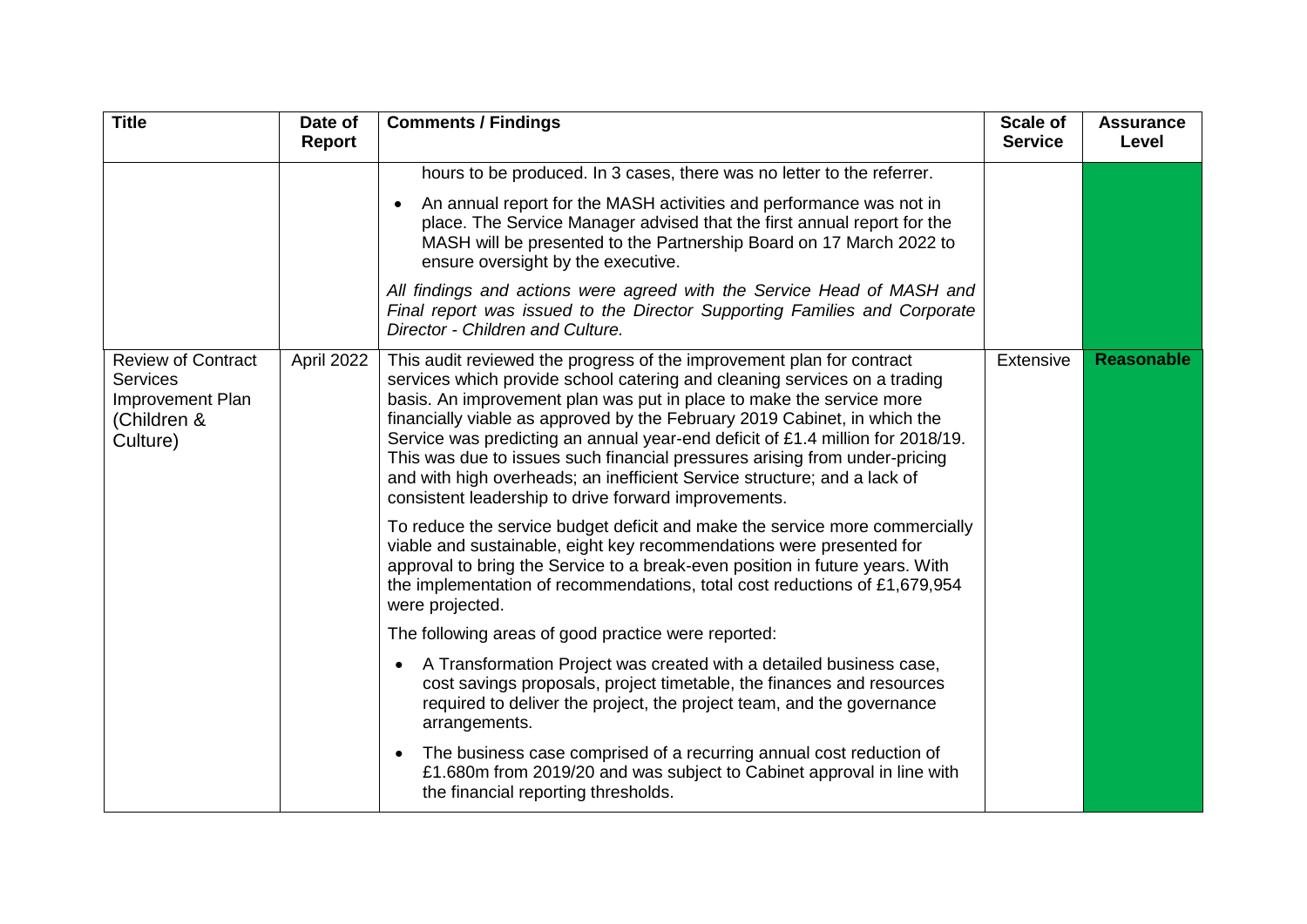| <b>Title</b> | Date of<br><b>Report</b> | <b>Comments / Findings</b>                                                                                                                                                                                                                                                                                                                                                                                                                                                                                                                                                                                           | Scale of<br><b>Service</b> | <b>Assurance</b><br>Level |
|--------------|--------------------------|----------------------------------------------------------------------------------------------------------------------------------------------------------------------------------------------------------------------------------------------------------------------------------------------------------------------------------------------------------------------------------------------------------------------------------------------------------------------------------------------------------------------------------------------------------------------------------------------------------------------|----------------------------|---------------------------|
|              |                          | Adequate working papers were maintained to demonstrate the<br>$\bullet$<br>methodology used in identifying the cost saving proposals.                                                                                                                                                                                                                                                                                                                                                                                                                                                                                |                            |                           |
|              |                          | Regular Project Highlight Reports were produced on the project's<br>progress in relation to the project's milestones, costs savings delivered<br>and the key risks and issues.                                                                                                                                                                                                                                                                                                                                                                                                                                       |                            |                           |
|              |                          | The following issues and risks were reported:                                                                                                                                                                                                                                                                                                                                                                                                                                                                                                                                                                        |                            |                           |
|              |                          | Significant progress was made by Contract Services in delivering the<br>required cost saving of £1.406M against planned savings of £1.677M.<br>However, there is still the risk of on-going budget pressures and budget<br>variances resulting in further trading deficit. There are further<br>unavoidable cost pressures from key suppliers due to increased<br>transport costs and inflationary increases, which would require additional<br>growth bid which had yet to be made and approved. This would impact<br>upon the Council's objective to make this service financially viable as a<br>trading service. |                            |                           |
|              |                          | To sustain the in-house school meals provision, a growth bid of £500k<br>was required to cover the ongoing operational needs of the service.                                                                                                                                                                                                                                                                                                                                                                                                                                                                         |                            |                           |
|              |                          | Audit testing confirmed that the council needs to have clear strategy and<br>$\bullet$<br>governance for financial management and accounting for the traded<br>services to its schools and other clients. For example, when a traded<br>service makes a trading deficit, there was no clear Council policy in place<br>around how that deficit will be funded and what course of action should<br>the service take to reduce the deficit.                                                                                                                                                                            |                            |                           |
|              |                          | Although, the Interim Head of Contract Services has no formal<br>$\bullet$<br>responsibility/accountability for PDC, this budget was given to the officer<br>to manage. In addition. Audit noted that the DLT was advised that the<br>future commercial use of the PDC building was included in the Tower<br>Hamlets Venues and Events Commercial Project.                                                                                                                                                                                                                                                           |                            |                           |
|              |                          | All issues and actions were agreed with the Interim Head of Contract                                                                                                                                                                                                                                                                                                                                                                                                                                                                                                                                                 |                            |                           |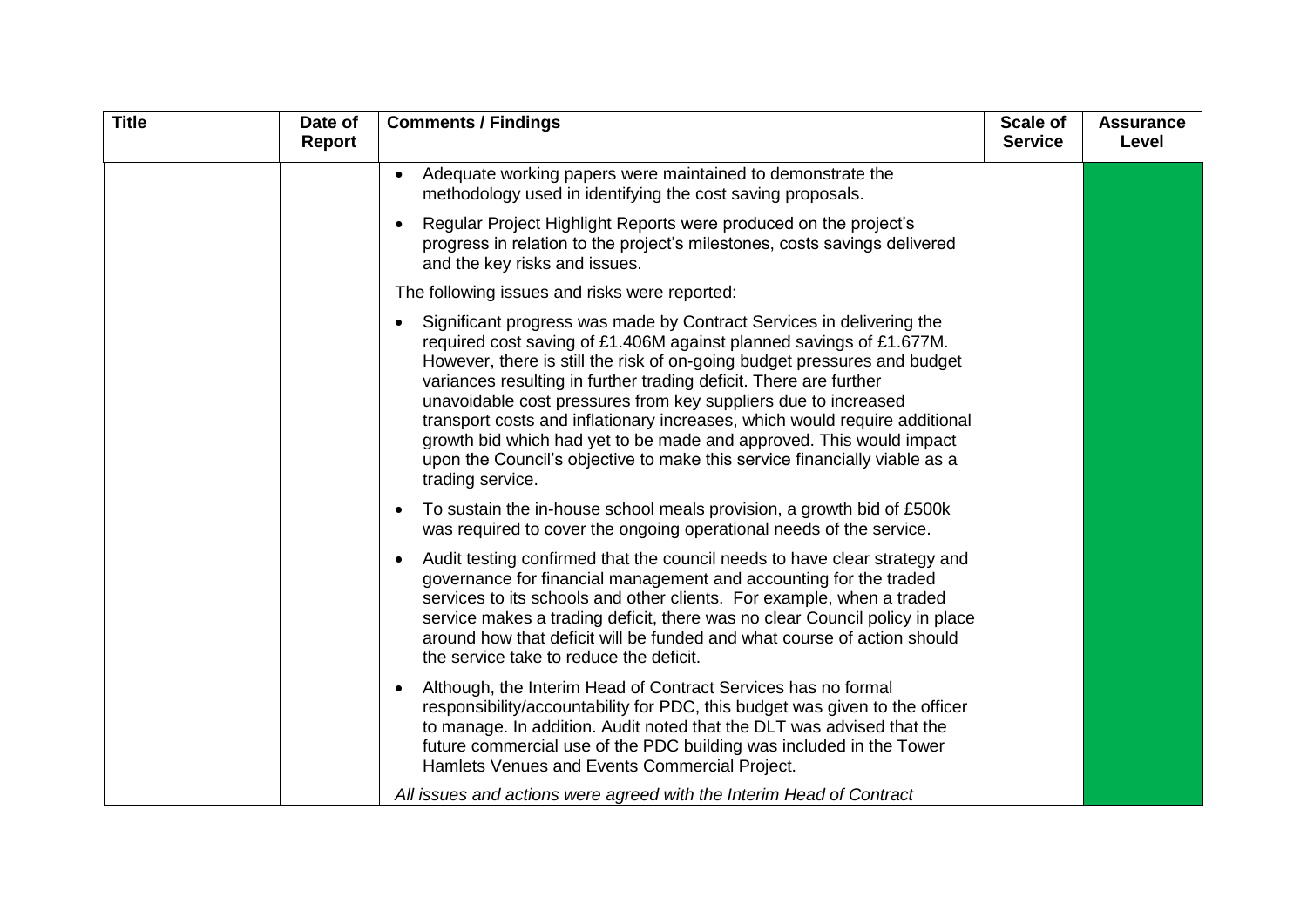| <b>Title</b>                                                    | Date of<br><b>Report</b> | <b>Comments / Findings</b>                                                                                                                                                                                                                                                                                                                                                                                                                                                                               | Scale of<br><b>Service</b> | <b>Assurance</b><br>Level |
|-----------------------------------------------------------------|--------------------------|----------------------------------------------------------------------------------------------------------------------------------------------------------------------------------------------------------------------------------------------------------------------------------------------------------------------------------------------------------------------------------------------------------------------------------------------------------------------------------------------------------|----------------------------|---------------------------|
|                                                                 |                          | Services, Director of Commissioning and Culture and Head of Strategic<br>Finance - Children and Culture. The Final report was issued to Corporate<br>Director - Children and Culture.                                                                                                                                                                                                                                                                                                                    |                            |                           |
| <b>NNDR and Council</b><br>Tax - Empty Rates<br>and Inspections | May 2022                 | This audit sought to provide assurance around the adequacy and soundness<br>of systems for granting empty property exemptions for business rates and<br>council tax and for inspecting these properties as required on a regular basis.<br>During the audit we identified areas of good practice which included the<br>following:                                                                                                                                                                        | Moderate                   | <b>Reasonable</b>         |
|                                                                 |                          | Business ratepayers applying for mandatory/discretionary charity relief<br>are required to sign a declaration to confirm that all information and<br>evidence provided is true and accurate.                                                                                                                                                                                                                                                                                                             |                            |                           |
|                                                                 |                          | There were guidance notes on processing of discretionary relief and for<br>inspectors who carry out inspections of these properties.                                                                                                                                                                                                                                                                                                                                                                     |                            |                           |
|                                                                 |                          | Our findings and issues from this audit include the following:                                                                                                                                                                                                                                                                                                                                                                                                                                           |                            |                           |
|                                                                 |                          | Processing of Applications - Audit testing of a sample 5 organisations<br>which were awarded charity relief showed that in 2 cases, completed<br>check lists to verify the details of the applicants were not on file. In<br>another case, the audit trail was poor as it was not clear how, why and<br>by whom the initial decision not to grant discretionary relief was<br>overturned. We noted that there was no system of management review<br>or spot checks to monitor compliance with procedures |                            |                           |
|                                                                 |                          | <b>Empty property rates and charity relief (NNDR)</b> - Audit found that<br>$\bullet$<br>inspections had been carried out for each property in the sample of 21<br>we tested. However, in 5 cases, the outcome of the inspection had not<br>been recorded and hence there was no audit trail.                                                                                                                                                                                                            |                            |                           |
|                                                                 |                          | Furthermore, testing of a sample of 5 properties in receipt of charity relief<br>$\bullet$<br>showed that in 4 cases inspections had been conducted within the last<br>12 months. However, in 2 of these cases, the inspector had failed to<br>record the outcome of this inspection. In 1 case, the inspection was still                                                                                                                                                                                |                            |                           |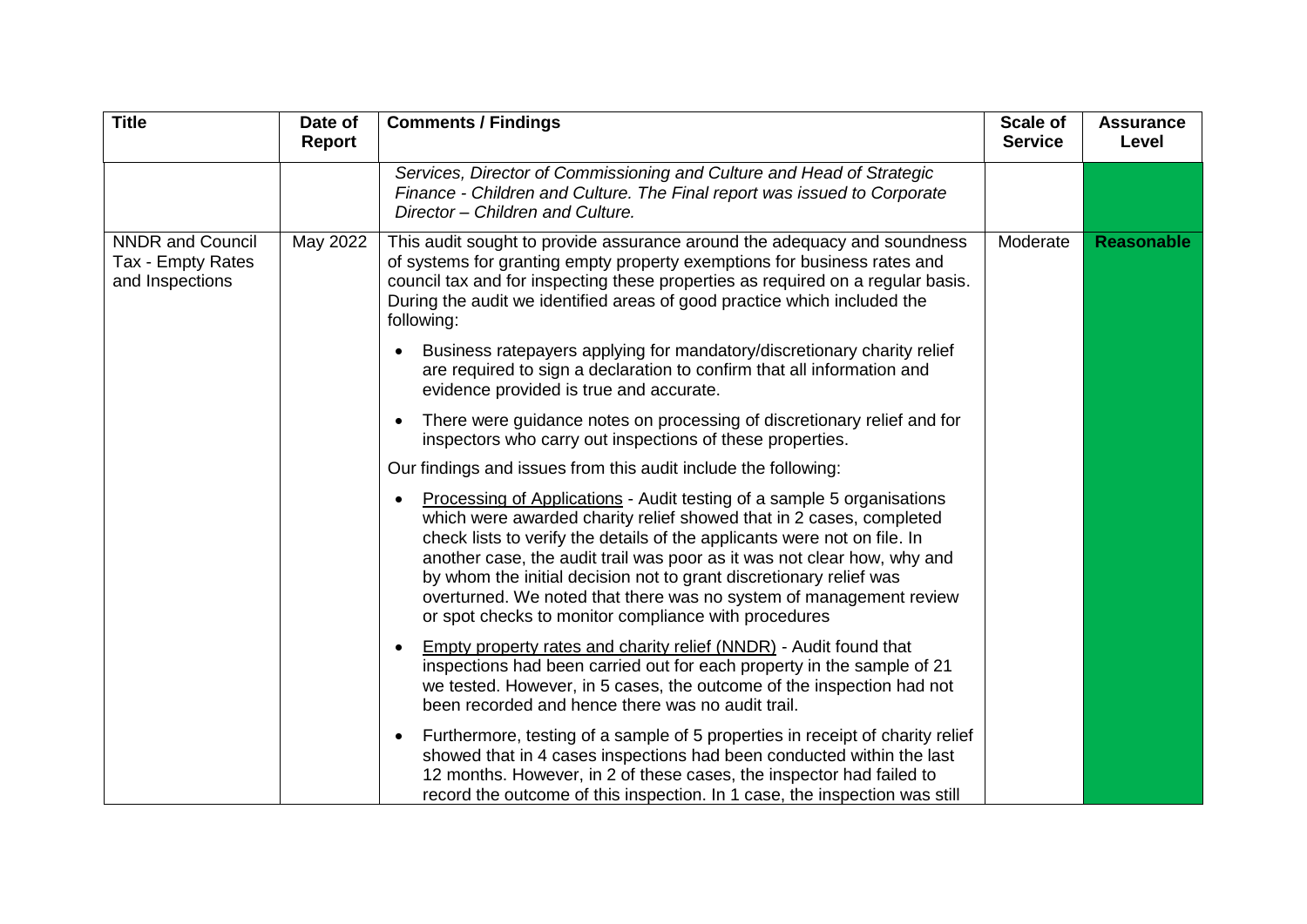| <b>Title</b>                                                                     | Date of<br>Report | <b>Comments / Findings</b>                                                                                                                                                                                                                                                                                                                                                                                                                                                                                                                                                                                                            | <b>Scale of</b><br><b>Service</b> | <b>Assurance</b><br>Level  |
|----------------------------------------------------------------------------------|-------------------|---------------------------------------------------------------------------------------------------------------------------------------------------------------------------------------------------------------------------------------------------------------------------------------------------------------------------------------------------------------------------------------------------------------------------------------------------------------------------------------------------------------------------------------------------------------------------------------------------------------------------------------|-----------------------------------|----------------------------|
|                                                                                  |                   | queued in the inspector's workflow.<br>Council Tax exemptions - There were 5 cases in our sample of 20 where<br>$\bullet$<br>there was lack of progress in determining whether the exemption was<br>still valid.<br>Billing - Void exemptions, where a change in occupancy or liability had<br>$\bullet$<br>been identified, had been treated correctly in 10 out 11 cases. In the 11th<br>case the account had not been reverted to the Housing Association a<br>year after the tenant had passed away. The Income Verification Team<br>Leader commented that this oversight will be picked up in the next                           |                                   |                            |
|                                                                                  |                   | annual review. Bills had been issued or a liability raised in all other<br>cases.<br>All findings and actions were agreed with the Head of Revenues and final<br>report was issued to the Corporate Director Resources.                                                                                                                                                                                                                                                                                                                                                                                                               |                                   |                            |
| <b>Testing of Business</b><br><b>Continuity Plans</b><br>(Consultancy<br>Review) | May 2022          | This consultancy review was requested by the Corporate Director - Health,<br>Adults and Community (HAC) who chairs the Civil Contingency Board (CCB).<br>The objective of the review was to test the robustness of a sample of the<br>service level Business Continuity Plans (BCPs) to ensure that they meet the<br>corporate requirements and clearly identify actions and work arounds needed<br>when a serious or disruptive incident occurs. Under the Civil Contingencies<br>Act, the Council is required to have Business Continuity (BC) arrangements in<br>place to ensure that statutory services continue to be delivered. | Extensive                         | $N/A -$<br><b>Advisory</b> |
|                                                                                  |                   | Business continuity is the responsibility of all managers across the Council to<br>ensure that they have sound arrangements in place when a critical incident<br>happens in their service area. The Civil Protection Unit (CPU) which is within<br>the Health, Adults and Community Directorate (HAC) is responsible for<br>promoting the Council's business continuity management and providing<br>general support, administration, training, guidance etc.                                                                                                                                                                          |                                   |                            |
|                                                                                  |                   | The following areas of good practice were identified:<br>There are currently clear policies and procedures in place, which are<br>$\bullet$                                                                                                                                                                                                                                                                                                                                                                                                                                                                                           |                                   |                            |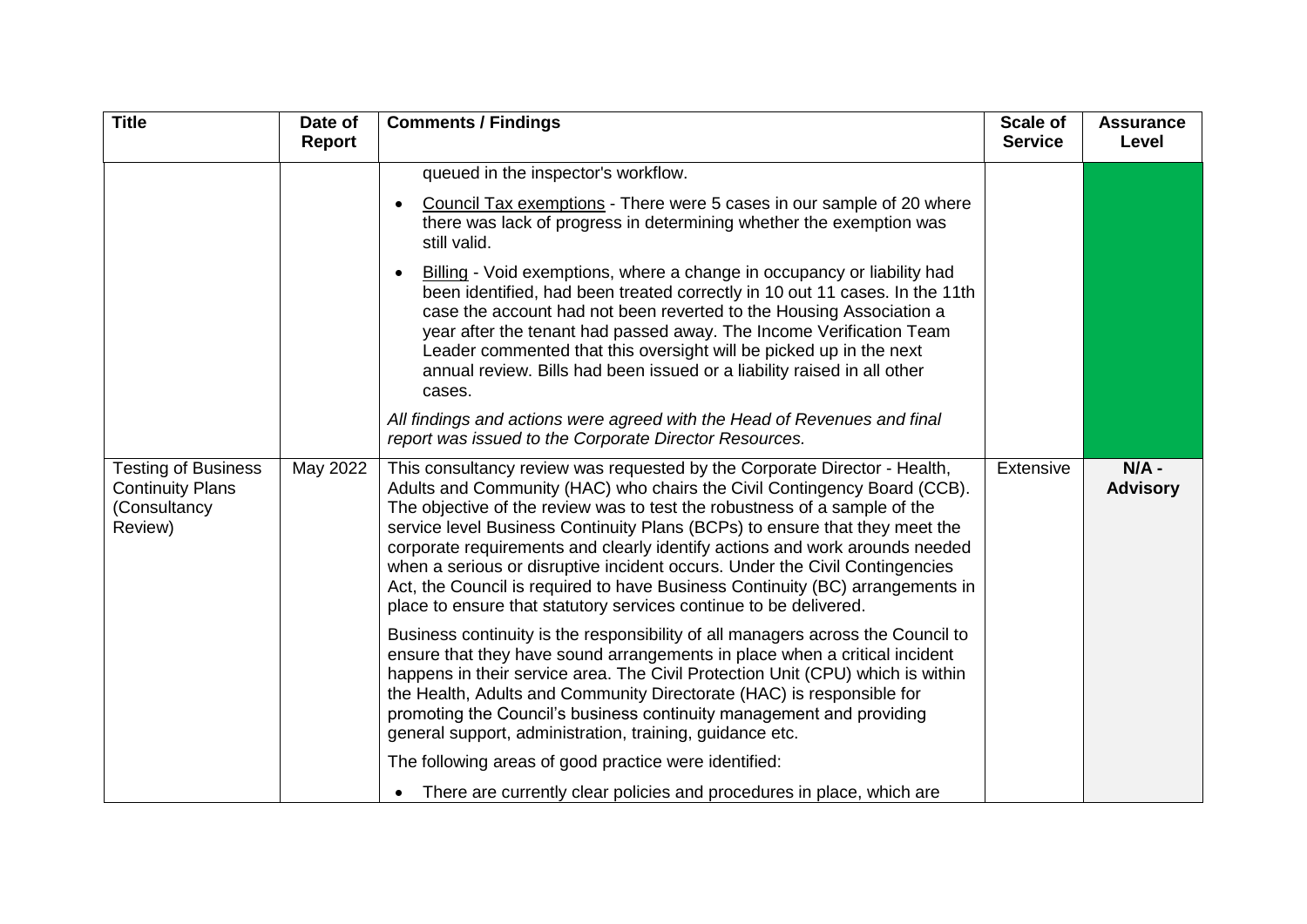| <b>Title</b> | Date of<br>Report | <b>Comments / Findings</b>                                                                                                                                                                                                                                                                                                                                                                                                                                                                                                                                                                                                                                                          | <b>Scale of</b><br><b>Service</b> | <b>Assurance</b><br>Level |
|--------------|-------------------|-------------------------------------------------------------------------------------------------------------------------------------------------------------------------------------------------------------------------------------------------------------------------------------------------------------------------------------------------------------------------------------------------------------------------------------------------------------------------------------------------------------------------------------------------------------------------------------------------------------------------------------------------------------------------------------|-----------------------------------|---------------------------|
|              |                   | published and communicated across the Council. Each Directorate has a<br>BCP Champion whose role is to provide advice and guidance to BCP<br>owners and represent the Directorate at the CCB.                                                                                                                                                                                                                                                                                                                                                                                                                                                                                       |                                   |                           |
|              |                   | The Council has implemented an IT system called ClearView to guide<br>$\bullet$<br>and document the formulation of BCPs in a systematic manner. The IT<br>system allows each BCP owner to identify and document essential<br>functions, essential resources, duration of time within which the<br>function/service must be restored to continue providing the service,<br>impact/risk assessments, internal dependencies, key suppliers,<br>workarounds including manual work arounds when critical IT systems<br>are not operating, people strategy etc. There is also a mobile App which<br>provides an agile and virtual platform allowing an additional layer of<br>resilience. |                                   |                           |
|              |                   | The CCB is provided with regular management reports including the<br>status of service level BCPs such as services which have no BCPs,<br>services which have live and up to date BCPs, any further actions<br>required etc. These reports are also circulated to Directorate Champions<br>more frequently. CPU also provides regular training sessions and advice<br>to Plan owners, approvers and maintainers which is supplemented with<br>guidance documents.                                                                                                                                                                                                                   |                                   |                           |
|              |                   | Children's Services have compiled their own schedule of statutory<br>$\bullet$<br>services which details the number of staff employed by each service,<br>manual work arounds in place and number of staff required each day to<br>provide a legal minimum public service. The schedule is appended to<br>each BCP.                                                                                                                                                                                                                                                                                                                                                                 |                                   |                           |
|              |                   | The following key areas identified for improvement were highlighted:                                                                                                                                                                                                                                                                                                                                                                                                                                                                                                                                                                                                                |                                   |                           |
|              |                   | Our review showed that of the 102 services which should have<br>formulated and submitted their BCPs, 13 were live and up to date, 23<br>required some action to bring them up to date; 59 were significantly<br>overdue for review and approval; and 7 BCPs had still not been complied                                                                                                                                                                                                                                                                                                                                                                                             |                                   |                           |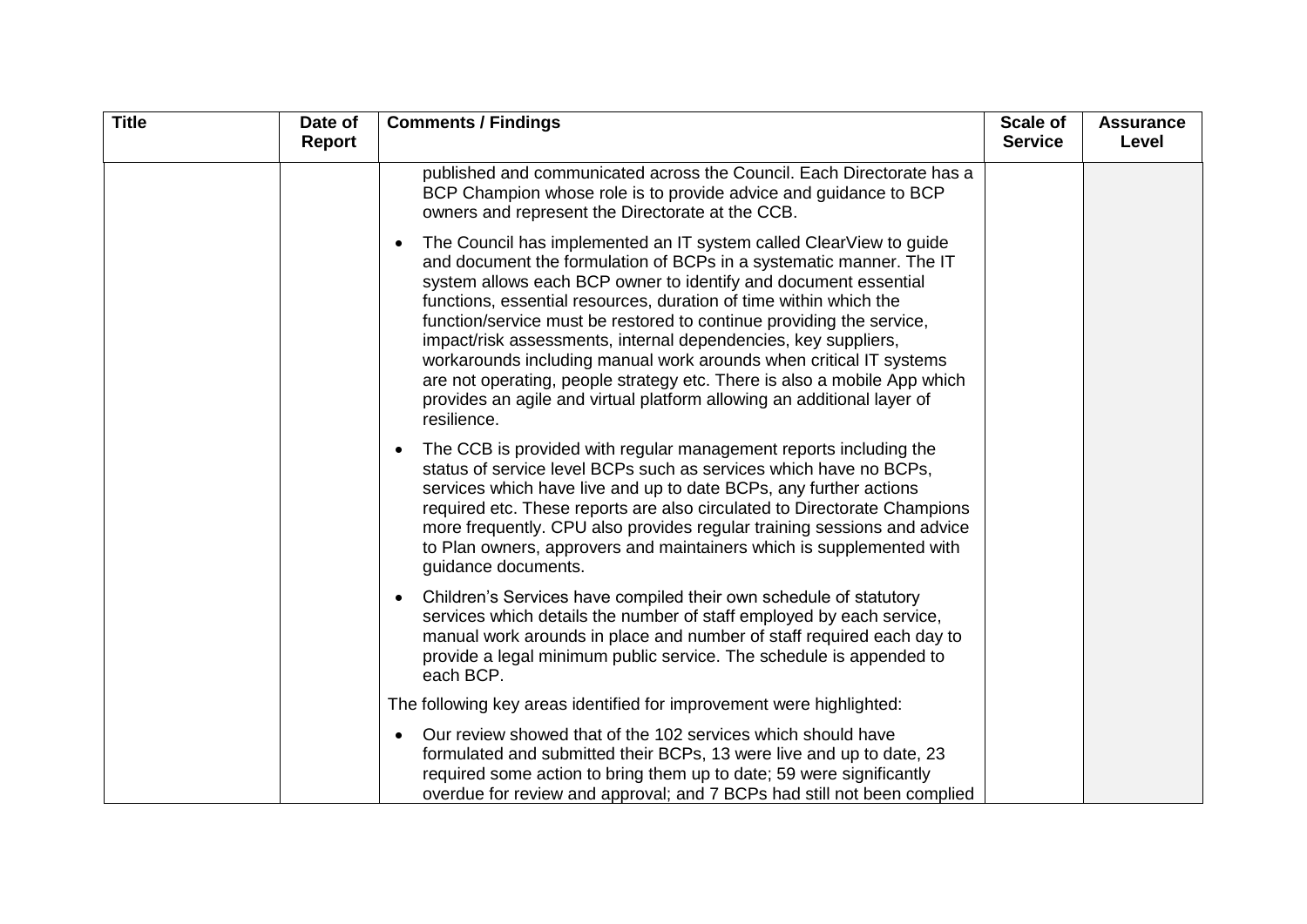| <b>Title</b> | Date of<br><b>Report</b> | <b>Comments / Findings</b>                                                                                                                                                                                                                                                                                                                                                                                                                                                                                                                                   | <b>Scale of</b><br><b>Service</b> | <b>Assurance</b><br>Level |
|--------------|--------------------------|--------------------------------------------------------------------------------------------------------------------------------------------------------------------------------------------------------------------------------------------------------------------------------------------------------------------------------------------------------------------------------------------------------------------------------------------------------------------------------------------------------------------------------------------------------------|-----------------------------------|---------------------------|
|              |                          | and submitted. Where BCPs are not fully live, not developed at all and<br>still require further review and approval, there is risk that the Council's<br>objectives and priorities in relation to business continuity and resilience<br>are not achieved.                                                                                                                                                                                                                                                                                                    |                                   |                           |
|              |                          | Detailed testing of 17 BCPs, showed that in 12 cases (71%), services<br>had either not documented manual work arounds at all or had not fully<br>recorded manual workarounds within their BCPs. In these cases, there<br>were either none or few documented contingencies which could be<br>applied if access to essential resources was denied. As the Council<br>procedures require approval to be provided after confirmation that<br>manual work arounds had been identified and documented, there is a<br>key control weakness in the approval process. |                                   |                           |
|              |                          | There is a requirement to test the BCPs on a regular basis. However,<br>from our audit testing, there was no evidence that testing of BCPs, and<br>any manual work arounds included within them was taking place. Hence<br>there was no process for confirming the effectiveness and robustness of<br>service BCPs. We were informed that once the plan documentation,<br>approval and review processes were fully embedded, greater focus<br>would be applied to ensuring that BCPs are tested.                                                             |                                   |                           |
|              |                          | Testing showed that whilst essential resources were documented within<br>$\bullet$<br>BCPs, these were not always being kept updated and there was risk that<br>some key resources might have been omitted from the BCPs and that<br>obsolete resources were included.                                                                                                                                                                                                                                                                                       |                                   |                           |
|              |                          | Testing of sample of BCPs also showed that although supplier contact<br>details were included within the BCPs, these were sometimes incomplete<br>or out of date. And hence needed to be properly reviewed.                                                                                                                                                                                                                                                                                                                                                  |                                   |                           |
|              |                          | All findings and actions were agreed with the Civil Protection Unit and the<br>Chair of the Civil Contingency Board (Corporate Director HAC). The report<br>was discussed at the May 2022 meeting of the Civil Contingency Board to<br>ensure that all BCP Champions were aware of the issues and improvement                                                                                                                                                                                                                                                |                                   |                           |